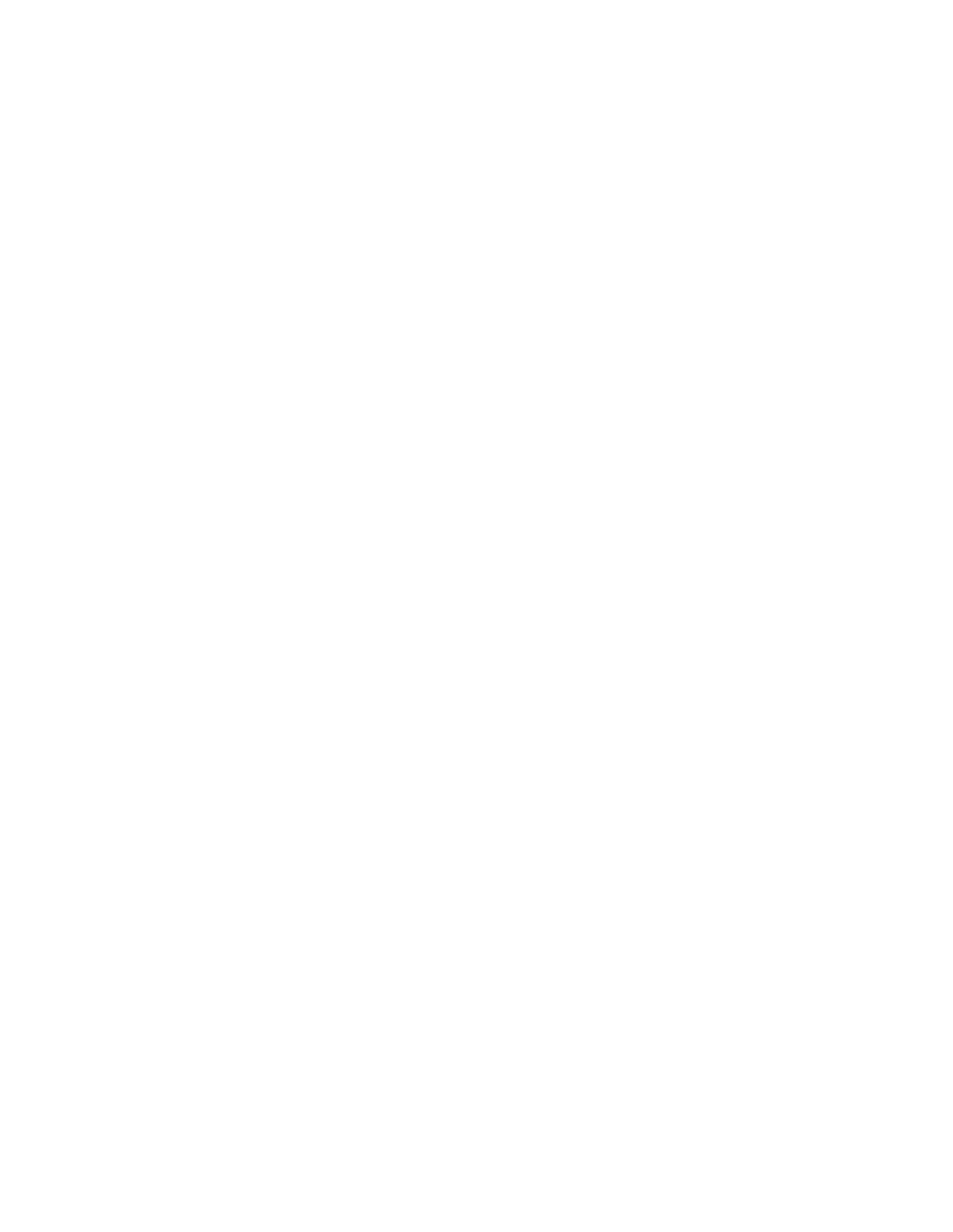# **SECTION 15700 HEATING, VENTILATION, AND AIR CONDITIONING EQUIPMENT**

### <span id="page-2-0"></span>**PART 1 - GENERAL**

### <span id="page-2-1"></span>**1.01 DESCRIPTION**

The Contractor shall furnish, install, and test the heating, ventilation, and air conditioning (HVAC) equipment including ducts, registers, louvers, supply and exhaust ventilators, evaporative coolers, air conditioners, dampers, thermostats, controls and accessories as specified herein and shown on the Drawings.

### <span id="page-2-2"></span>**1.02 SPECIFIC PROJECT VENTILATION AND AIR CONDITIONING REQUIREMENTS**

Contractor shall furnish and install specific project HVAC equipment as shown on the Drawings and as specified in Section 15700.1, Detailed Heating, Ventilation and Air Conditioning Equipment.

#### <span id="page-2-3"></span>**1.03 GENERAL REQUIREMENTS**

### A. Ambient Conditions and Elevations

Equipment shall be designed to operate at the elevation and ambient conditions shown on the Drawings and specified in the Special Conditions.

### B. Dimensional Restrictions

Layout dimensions will vary between manufacturers. The layout area indicated on the Drawings is based on typical equipment. Contractor shall review the Contract Drawings, the manufacturer's layout drawings, and installation requirements and shall make any modifications required for proper installation subject to acceptance by the District.

### C. Coordination

Equipment furnished and installed under this section shall be fabricated, assembled, erected, and placed in proper operating condition in full conformity with the Drawings, Specifications, and recommendations of the equipment manufacturer. Contractor shall verify that each component of the system is compatible with all other parts of the system; that all piping, ductwork, materials, equipment, and motor sizes are appropriate; and that all devices necessary for a properly functioning system have been provided.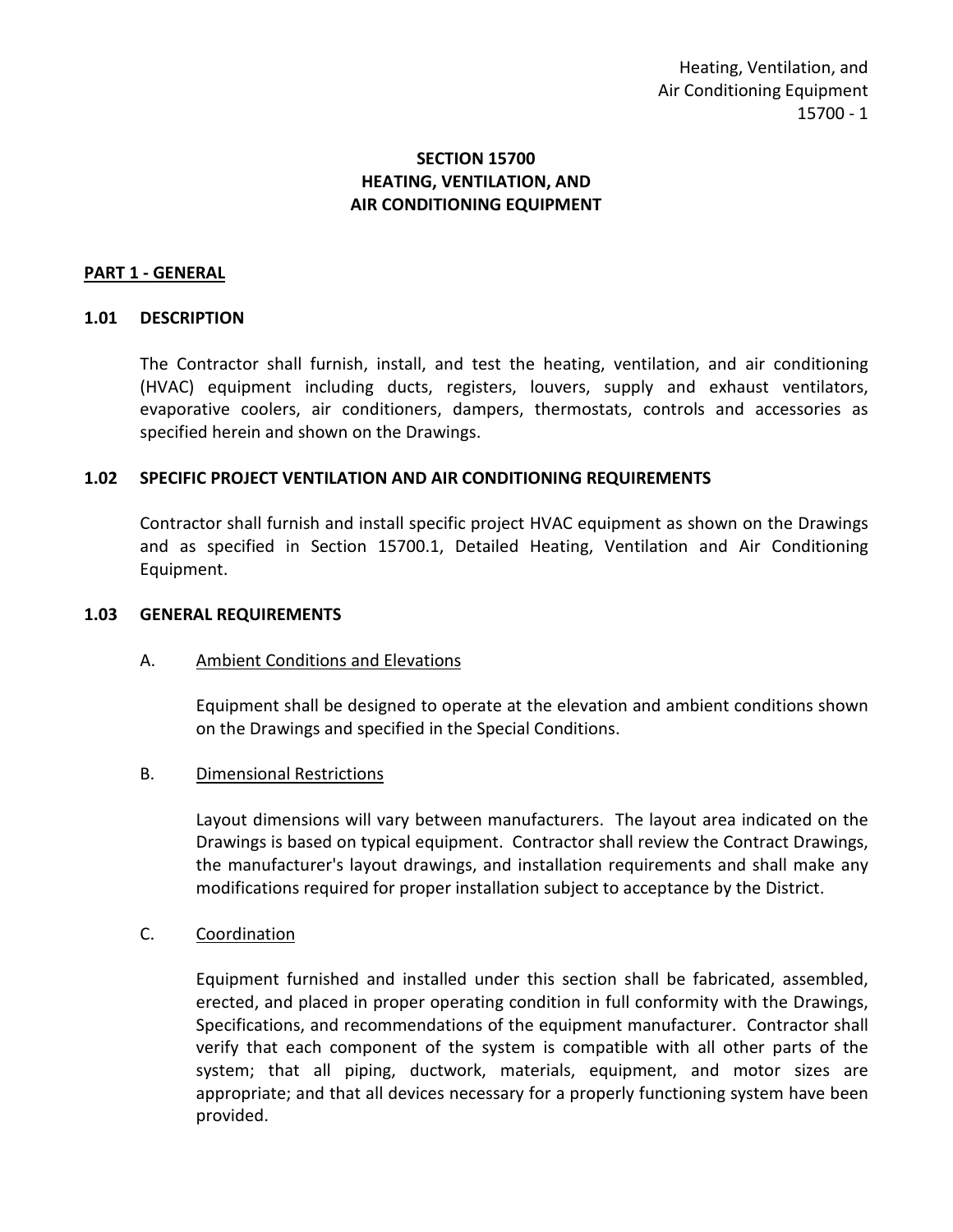### D. Manufacturers and Local Service

Where two or more units of the same class of equipment are required, they shall be the product of a single manufacturer. However, all the component parts of the system need not be the products of one manufacturer.

Each equipment manufacturer shall have a local service center and shall be able to provide service within 24 hours. The service center shall be equipped and staffed to service the system and shall maintain a local parts supply. Information on equipment manufacturers' representatives shall be included with the submittals.

### <span id="page-3-0"></span>**1.04 SUBMITTALS**

### A. Shop Drawings

In accordance with the requirements of the General Conditions, Contractor shall submit complete information, drawings, and technical data for all equipment and components, including, but not limited to, the following:

- 1. Complete specifications, dimensioned drawings of each equipment unit and support curb (if applicable), catalog cuts, data sheets, bill or materials, and descriptive literature which shall include make, model, dimensions, weight of equipment, and electrical schematic wiring diagrams (if applicable).
- 2. Details of unit support and anchorage requirements.
- 3. Complete performance data, performance curves, and ratings that will indicate full compliance with the specifications.
- 4. Control components, including description of control component operations. Equipment wiring diagrams and interconnection diagrams.
- 5. Detailed information on structural, mechanical, electrical, or other changes or modifications necessary to adapt equipment and materials to be supplied to the arrangement or details shown on the Drawings.
- 6. Shipping, unloading, storage, and installation instructions, lifting points, and any special precautions to be observed during unit storage and installation.

### B. Operation and Maintenance Manuals

Operation and maintenance manuals shall be provided in accordance with the requirements of the General Conditions, and Detailed Provisions, Specification 01430.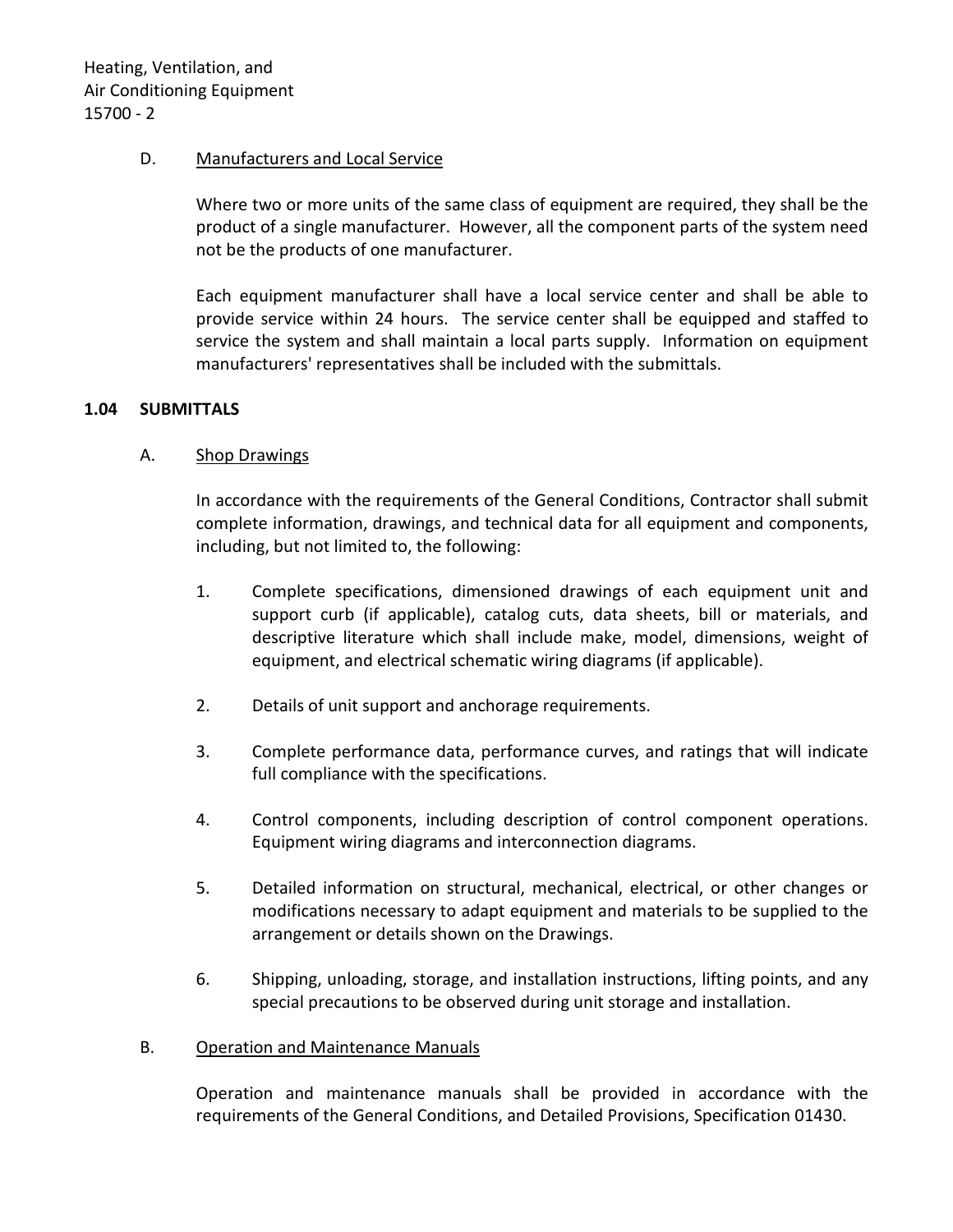#### <span id="page-4-0"></span>**PART 2 - PRODUCTS**

#### <span id="page-4-1"></span>**2.01 GENERAL**

#### A. Specific Project Requirements

Not all products specified herein are necessarily required for this project. Contractor shall refer to the Drawings and Item 1.02 "Specific Project Ventilation and Air Conditioning Requirements" herein for products required for this project. Said products shall be provided as specified herein and shown on the Drawings.

#### B. Equipment Manufacture and Fabrication

Manufacture and fabrication of equipment shall comply with the requirements of Section 11005, General Mechanical and Equipment Specifications.

#### C. Drive Units

Electric motors, V-belt drives, and safety guards shall be in accordance with the requirements of Section 11005, General Mechanical and Equipment and Section 16150 Induction Motors Specifications.

### D. Electrical

Electric motor controls shall be as shown on the Drawings and as specified in Section 16480, Motor Control Centers, Switchboards, and Panelboards, Section 17005, General Instrumentation and Control Components, and Section 17010, Programmable Logic Controller. Motor starters and controls shall be furnished and installed as shown on the Drawings, except for equipment specified to be furnished with factory manufactured control panels.

#### E. Shop Testing

The equipment furnished under this section shall be tested at the factory according to the standard practice of the manufacturer. Ratings shall be based on tests made in accordance with applicable AMCA, ASHRAE, ARI, NBS, NFPA, and UL Standards.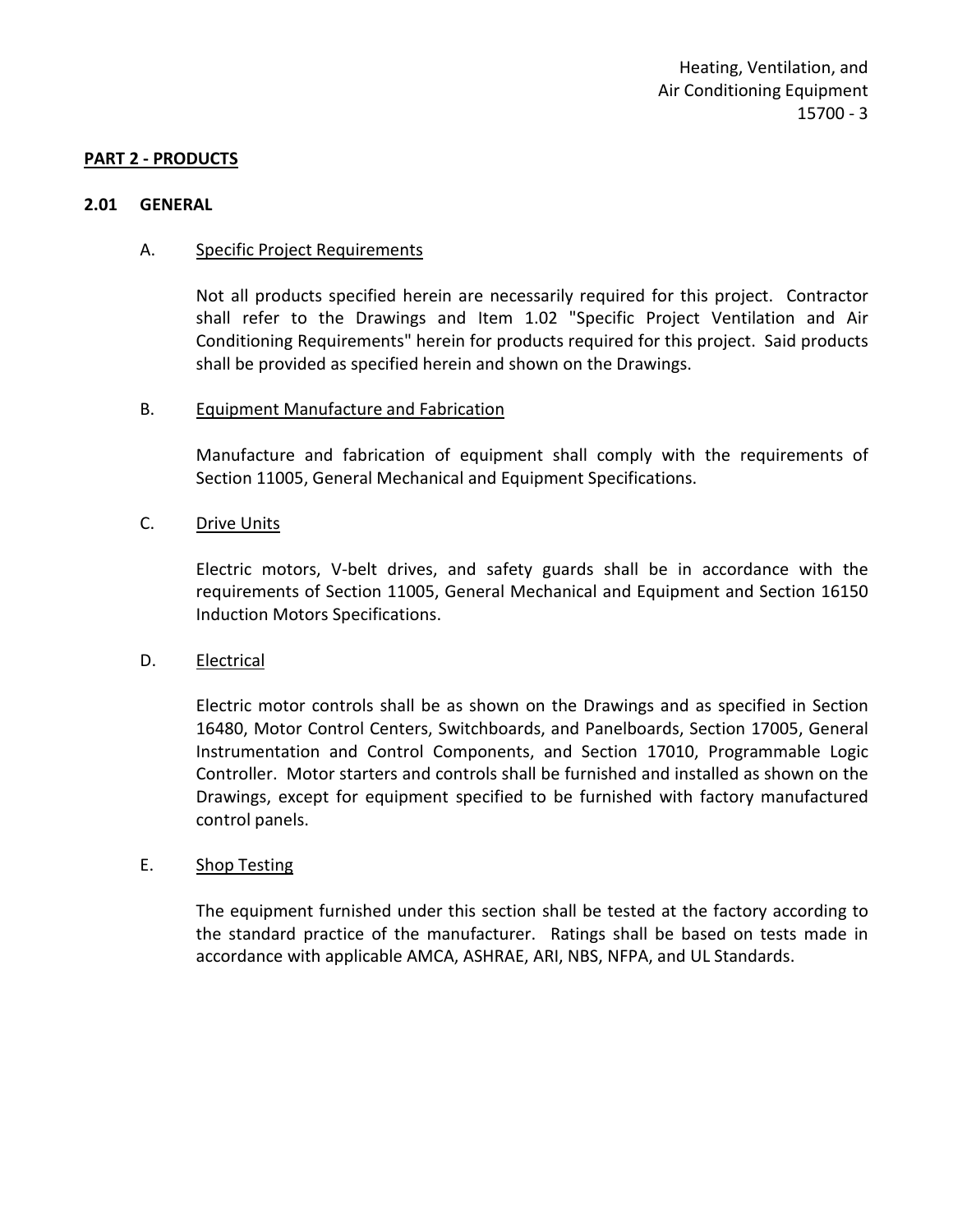### F. Balance

All rotating parts shall be accurately machined and shall be in as nearly perfect rotational balance as practicable. Excessive vibration shall be sufficient course for rejection of the equipment. The mass of the unit and its distribution shall be such that the resonance at normal operating speeds is avoided. In any case, the maximum measured root-mean-square (rms) value as measured at any point on the equipment shall not exceed those listed in the latest ASHRAE Applications Handbook.

At any operating speed, the ratio of rotative speed to the critical speed of a unit or components thereof shall be less than 0.8 or more than 1.3.

### <span id="page-5-0"></span>**2.02 WALL LOUVERS**

### A. General

- 1. Louvers shall be intake or exhaust as shown on the drawings of the fixed (unless otherwise specified), flat blade, 45° type, having a width of 4" and sized to fit the opening specified.
- 2. Louvers shall be suitable for mounting in stud wall, with gypsum board and stucco, concrete walls, or masonry walls as shown on the Drawings. Size, number, and location shall be as shown on the Drawings.
- 3. Louvers shall be anchored into walls (from inside of building) at corners, top and side, and bottom and side with wood lag screws or expansion anchors as applicable. Additional anchors shall be provided such that maximum anchorage space shall be 24" O.C.
- 4. Louvers shall be weatherproofed. All louver edges, including flashing, in contact with wall surfaces shall be caulked with exterior grade caulking compound.

### B. Wall Mounted Stationary (Fixed) Louvers

- 1. Fixed blade (stationary) intake or exhaust louvers shall be flat blade type of formed steel with blades at 45° angle. Frame and blades shall be minimum 16 gauge galvanized steel.
- 2. Each louver shall be provided with a removable 1/4" mesh, 23 gauge wire, galvanized insect screen with galvanized steel frame. Screen shall be attached with screws. Screen shall be located on interior side of wall.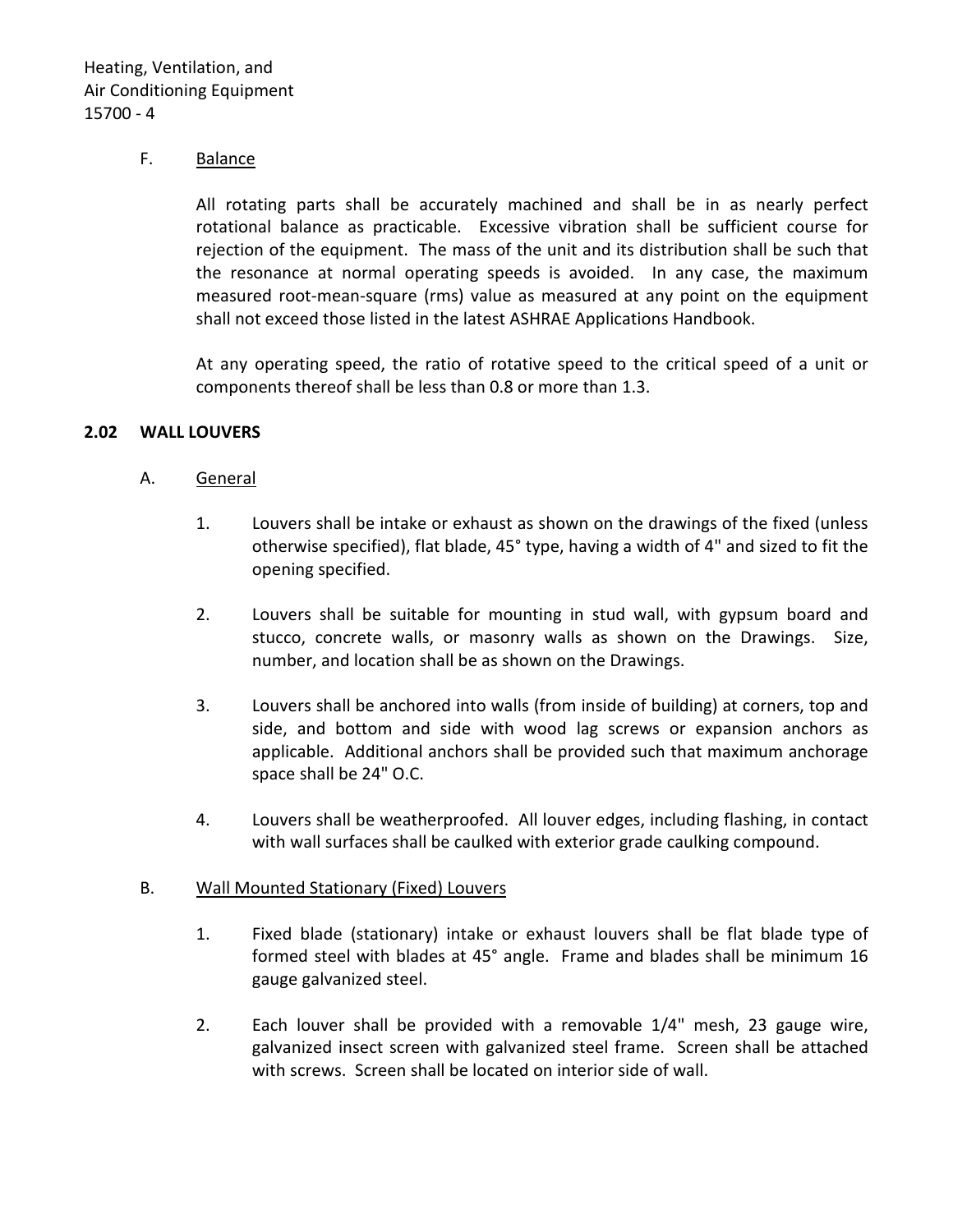3. Stationary wall louvers shall be Model 609B as manufactured by The Airolite, Co., or equal.

## C. Wall Mounted Adjustable Louver

- 1. Adjustable blade intake or exhaust louvers shall be of formed steel construction with frame and blade minimum 18 gauge galvanized steel.
- 2. Blades shall be positioned at 45° when fully opened. Crank handle shall be provided for adjusting and shall be provided with an extension where wall thickness necessitates.
- 3. Each louver shall be provided with a removable 1/4" mesh, 23 gauge wire, galvanized insect screen with galvanized steel frame. Screen shall be attached with screws. Screen shall be located on interior side of wall.
- 4. Adjustable wall louvers shall be Model AEL-162 as manufactured by Louvers & Dampers, Inc., or equal.
- 5. Where shown on the Drawings or specified herein, adjustable louvers shall be provided with electric motor actuators. Actuators shall be operated by 120 VAC power and shall be provided with spring return to fully open or fully closed as specified.
- 6. Where shown on the Drawings or specified herein, adjustable louvers shall be recessed in the wall and be provided with a vandal protection type louver on exterior.

### D. Wall Mounted Automatic Gravity Type Louvers

- 1. Intake and exhaust automatic gravity type louvers shall be suitable for high velocity and high static pressure and shall automatically open upon operation of the ventilation system or radiator cooling exhaust fan. Louver shall be intake or exhaust as shown on the Drawings and dictated by the ventilation system. Louvers shall consist of 16 gauge galvanized formed steel frame and 14 gauge aluminum tied blades with felt tip edges. Automatic gravity type louvers shall be as manufactured by Louvers & Dampers, Inc., or equal.
- 2. Intake and exhaust openings shall be provided with weather protection fixed louvers on exterior face and the gravity louvers on the interior face unless otherwise specified.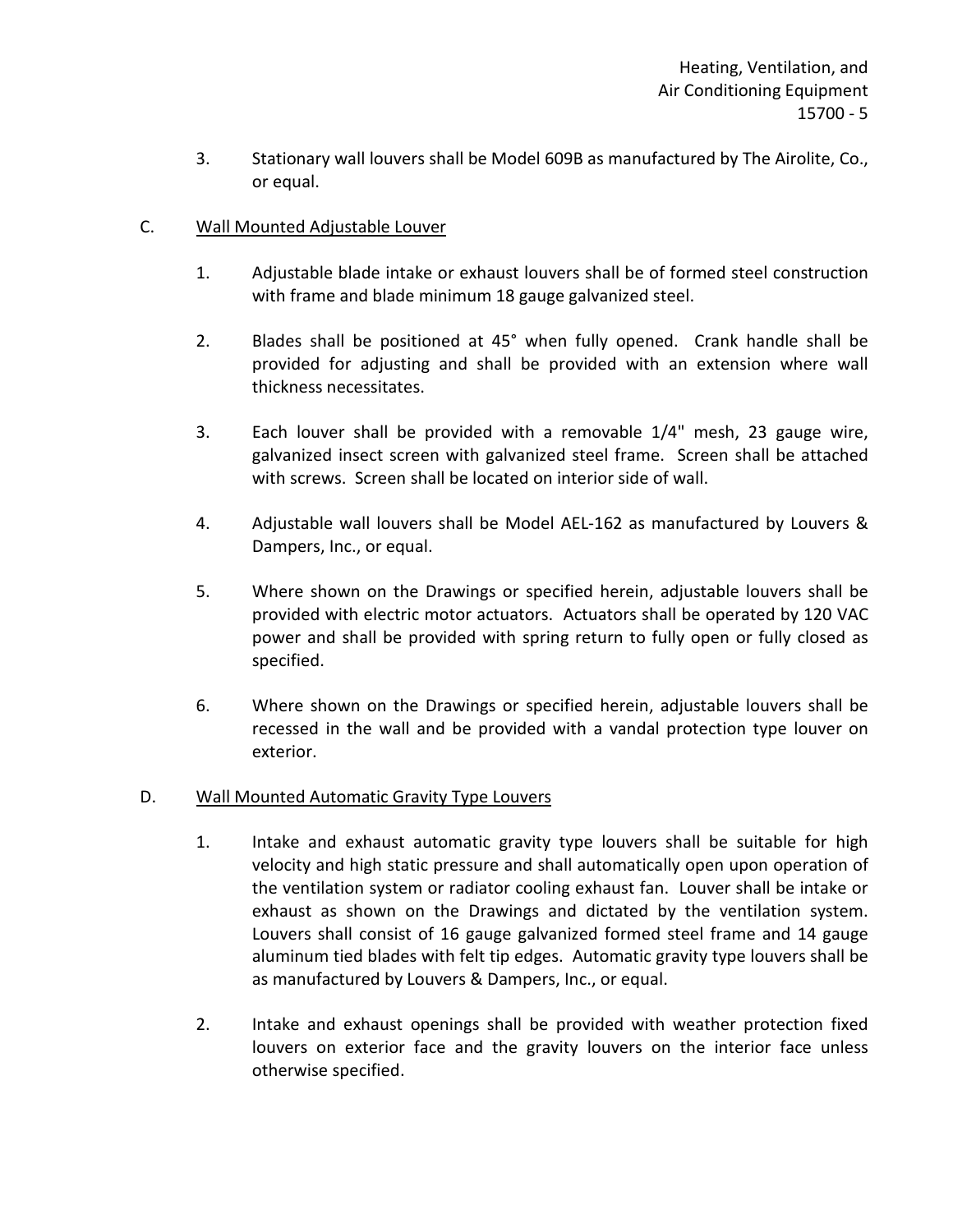#### E. Wall Mounted Acoustical Louver

- 1. Formed steel acoustical wall louvers shall be provided where specified or shown on the Drawings. Construction shall be similar to fixed wall louvers. Noise side of louver shall include Type 703 fiberglass at 3.0 lb/cu ft density covered with 20 gauge perforated galvanized steel, or equal. Minimum noise reduction of 14 dB at octave band No. 3 shall be provided.
- 2. Each louver shall be provided with a removable 1/4" mesh, 23 gauge wire, galvanized insect screen with galvanized steel frame. Screen shall be attached with screws. Screen shall be located on interior side of wall.
- 3. Acoustic louver shall be 8" thick Model ALC-8-101 as manufactured by Louvers & Dampers, Inc., or equal.

### <span id="page-7-0"></span>**2.03 SHEET METAL DUCTWORK AND MISCELLANEOUS ACCESSORIES**

#### A. Construction

1. Ductwork (ducts and fittings) shall be constructed as shown on the Drawings with airtight joints and seams in accordance with ASHRAE standards and SMACNA Duct Construction Manual. Unless specified otherwise, ductwork shall be fabricated per SMACNA low pressure class, with static pressure rating of 2" w.g. (positive or negative) and suitable for air velocities of up to 2,500 fpm. Ductwork materials shall be galvanized steel per ASTM A527 with coating designation G-90, unless otherwise specified. Minimum duct gauges required are as follows:

| <b>Galvanized Steel</b>    |  |
|----------------------------|--|
| <b>U.S. Standard Gauge</b> |  |
|                            |  |
| 24                         |  |
| 22                         |  |
| 20                         |  |
|                            |  |

2. All transverse joints shall be sealed per SMACNA Class C requirements with vinyl acrylic duct sealant, nonflammable wet or dry, UL listed, with flame spread O, fuel contributed O, and smoke developed O. Gaskets for flanged duct joints shall be 1/4" thick, full faced, closed cell, expanded neoprene sponge.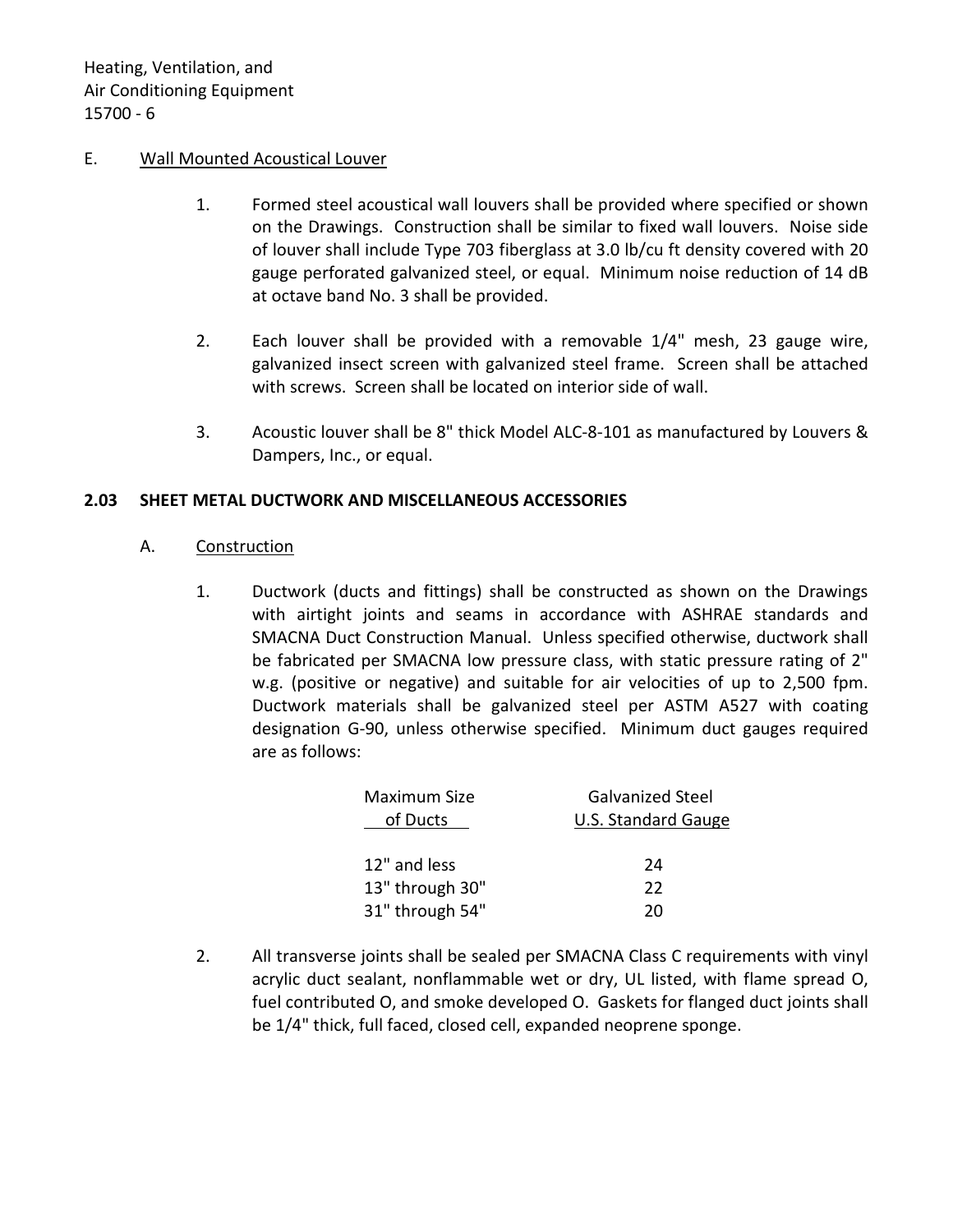### B. Supports

Supports for horizontal ducts shall be galvanized steel angles or double struts with threaded hanger rods unless specified otherwise. Supports for vertical ducts shall be band iron strap or angle bracket type. Inlet ducts shall be amply braced to withstand maximum negative pressure.

### C. Flexible Connectors

- 1. Flexible duct connections shall be made at each point where the air conditioning or air handling unit is connected to a duct. Flexible connectors shall be UL listed, waterproof, fire resistant, mildew resistant, air-tight woven fibrous glass cloth, double coated with chloroprene or chlorosulphonated polyethylene, and provided with sheet metal collars. Flexible connectors shall be as manufactured by Ventfabrics, Inc., United McGill, Duro-Dyne Ductmate.
- 2. Fabric for flexible connections protected from sunlight and the weather shall be suitable for a temperature range of -20 to 180°F and shall weigh at least 27 ounces per square yard.
- 3. Fabric for flexible connections exposed to sunlight or the weather shall be suitable for a temperature range of -10 to 250°F and shall weigh at least 24 ounces per square yard.

# D. Volume Control Dampers

Where shown on the Drawings, provide factory fabricated volume control dampers with locking quadrant and 8" maximum blade width. Volume control dampers shall be Ruskin MD-25 or MD-35 (rectangular), MDRS-25 (round), or equal. Dampers shall be manually adjusted for air balancing.

# E. Insulation and Weatherproofing

1. All exterior ductwork shall be provided with an insulation and weatherproofing system suitable for outdoor conditions, including direct sunlight and rain. The insulation system shall be installed in strict accordance with the manufacturer's printed recommendations.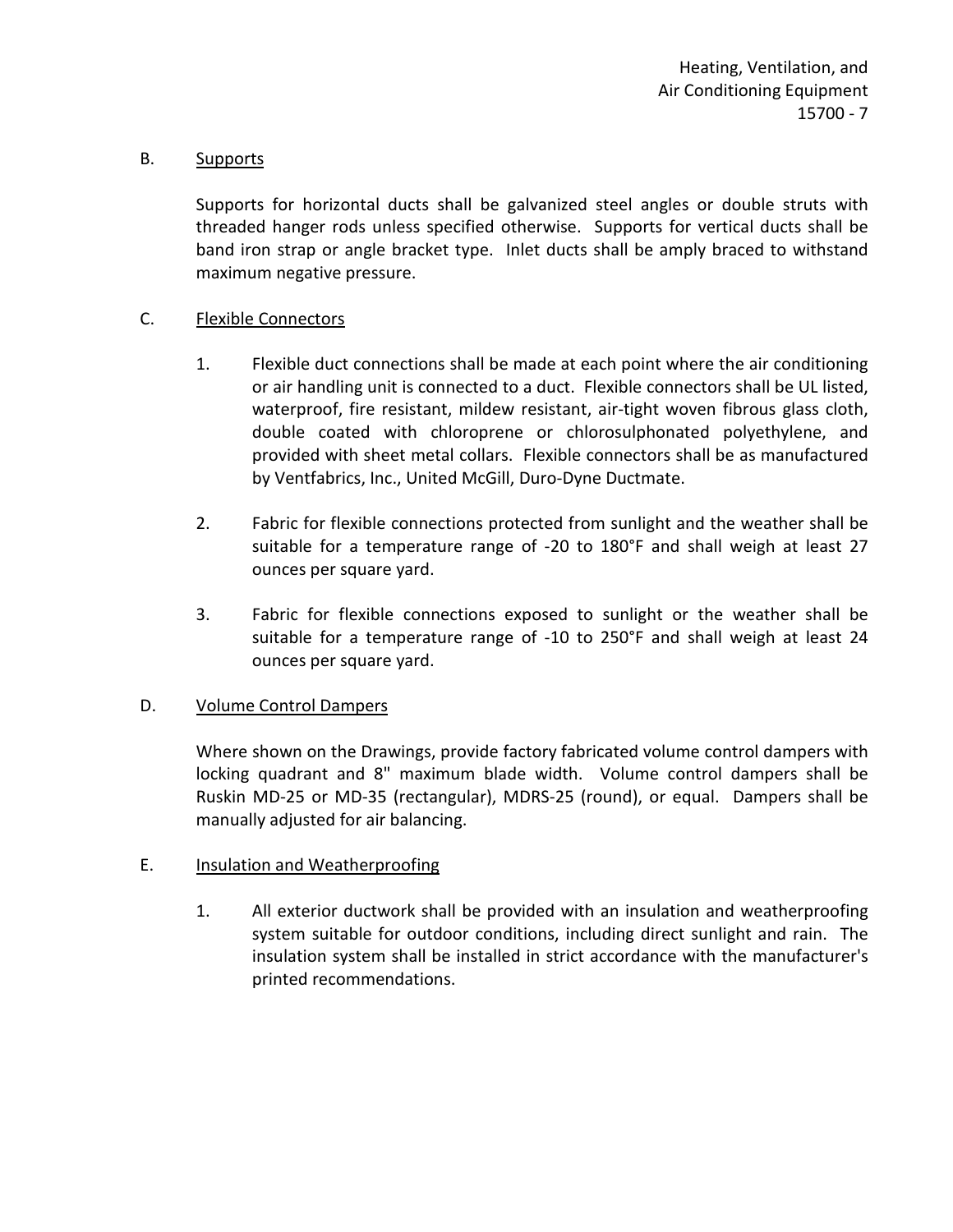- 2. Insulation material shall be a flexible, closed-cell, 1" thick (minimum) elastomeric insulation in sheet form. The insulation material shall be AP Armaflex SA, as manufactured by Armacell. Insulation material shall have a maximum thermal conductivity of 0.28 BTU-in/hr-sq ft-deg-F at 90°F. Insulation material shall have a flame-spread index of less than 25 and a smoke-developed index of less than 50.
- 3. Adhesive shall be a contact adhesive, Armaflex 520 as manufactured by Armacell.
- 4. Sheet insulation shall be adhered directly to clean, oil-free duct surfaces with a full coverage of contact adhesive. The duct insulation shall be constructed from the bottom up, with the top insulation sized to extend over the side insulation to form a watershed. Butt-edge seams shall be adhered using contact adhesive by the compression fit method to allow for expansion/contraction. Standing metal duct seams shall be insulated with the same insulation thickness as installed on the duct surface. Seams shall be covered using strips of sheet insulation. Standing seams shall be adhered using contact adhesive. Insulation seams shall be staggered when applying multiple layers of insulation.
- 5. All insulated ductwork shall be weatherproofed with 0.020" thick stucco-embossed aluminum jacketing. Jacketing shall be manufactured from ASTM B-209, Temper H-14 aluminum alloy with factory bonded moisture barrier. Aluminum jacketing shall be installed with a 2" overlap at longitudinal seams and end joints. Secure jacket with stainless steel sheet metal screws at 6" on center along seams and at end joints. Overlapped longitudinal seams shall be arranged to shed water. All joints shall be sealed with a silicone mastic to provide a continuous weather-tight joint. Strapping shall be 3/4" wide aluminum or stainless steel. Aluminum jacketing shall be as manufactured by Pabco Childers Metals, RPR Products, Inc., or equal.

### <span id="page-9-0"></span>**2.04 SUPPLY AND RETURN REGISTERS**

### A. General

Supply and return registers shall be constructed of Type 304 stainless steel. Unless specified otherwise, supply registers shall be double deflection with front deflection blades parallel to the short dimension of the register and return registers shall be single deflection with deflection blades parallel to the short dimension of the register. Registers shall be as manufactured by Titus, A-J Manufacturing Co., or equal.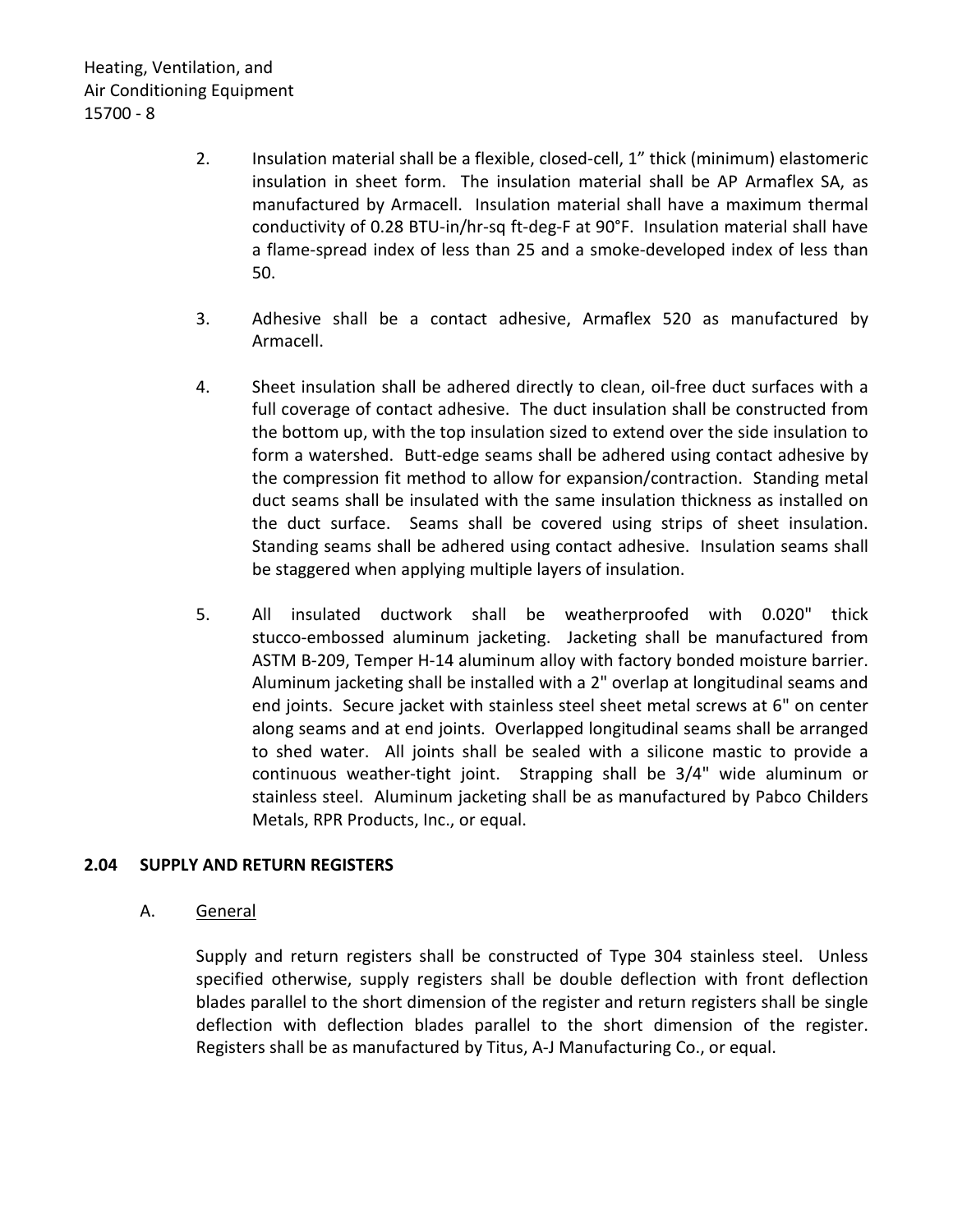### B. Construction

- 1. Registers shall be provided with a 1-1/4" wide border on all sides for flush surface mounting. Borders shall be provided with continuous foam gaskets. Screw holes shall be countersunk for a neat appearance. Corners shall be welded with full penetration resistance welds. Where registers are shown to be mounted in exposed ductwork, register frames shall not extend beyond the sides of the ductwork. Register manufacturer shall coordinate register size and mounting with ductwork manufacturer.
- 2. Deflection blades shall be contoured and spaced on 3/4" centers. Blades shall have friction pivots on both ends to allow individual blade adjustment without loosening or rattling. Plastic blade pivots are not acceptable.
- 3. Each register shall be provided with an opposed blade volume damper constructed of heavy gauge Type 304 stainless steel. Damper shall be operable from face of register.
- 4. Registers shall be unpainted and furnished with a uniform satin (mill) finish.

# <span id="page-10-0"></span>**2.05 ROOF MOUNTED EXHAUST VENTILATORS, LOW PROFILE TYPE WITH HOOD**

- A. Roof exhaust ventilators shall be of low profile design with extruded aluminum hood of the centrifugal, belt-driven type. Construction of the fan housing shall be of heavy gauge aluminum.
- B. The fan wheel shall be all-aluminum of the centrifugal blower type featuring backward inclined blades and a tapered inlet shroud. Wheels shall be statically and dynamically balanced.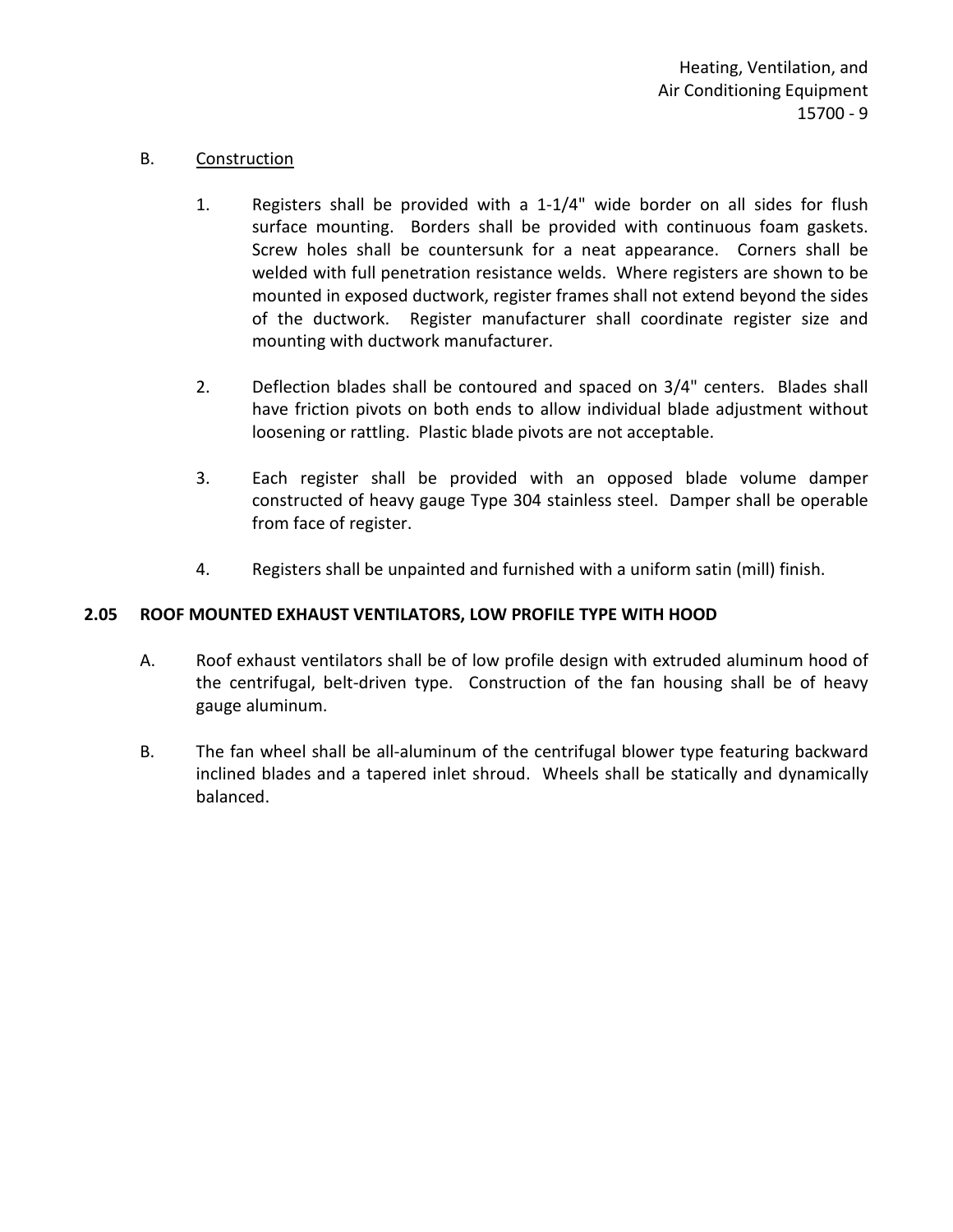Heating, Ventilation, and Air Conditioning Equipment 15700 - 10

- C. Motors shall be of the heavy duty, permanently lubricated, sealed ball bearing type. Drives shall be sized for 165% of motor horsepower capabilities and of the cast iron type, keyed to the fan and motor shafts. Variable pitch drives shall be standard. Fan shaft shall be of steel construction, turned, ground, and polished to precise tolerances in relationship to the hub and bearings. Drive belts shall be of the oil-resistant, non-static, non-sparking type with life expectancy of over 24,000 hours. Bearings shall be flanged and of the permanently lubricated, permanently sealed, ball bearing type capable of over 200,000 hours bearing life. The entire drive assembly and wheel shall be removable, as a complete unit, from the support structure without disassembling the external fan housing. The complete drive assembly shall be mounted on rubber vibration isolation. Direct drive units shall be of identical construction as belt drive units, except for drives, belts, and fan shaft bearings. Fans shall be licensed to bear the AMCA ratings seal for air and sound performance. Motor voltage and phase shall be as shown on the Drawings and as specified in Part 1.02 herein.
- D. Fans shall be Model HLC-B as manufactured by Loren Cook, Model LD/LB as manufactured by Greenheck, or equal. Each fan shall have the performance as specified in Part 1.02 herein.
- E. Unless shown otherwise on the Drawings, roof exhaust ventilators shall be mounted on prefabricated metal roof curbs. Prefabricated roof curbs shall be a minimum 8" high, constructed of minimum 18-gauge galvanized steel, with 2" x 2" treated wood nailer, 1" (minimum) semi-rigid thermal insulation, and 3" x 3" integral cant. Exhaust ventilators shall be installed level on pitched roofs, and roof curbs shall be sized to accommodate the roof pitch shown on the Drawings. Prefabricated roof curbs shall be model SC as manufactured by Louver & Dampers, Inc., or equal. Ventilators shall be provided with automatic gravity backdraft dampers.

# <span id="page-11-0"></span>**2.06 ROOF MOUNTED EXHAUST VENTILATORS, DOWNBLAST TYPE**

- A. Downblast type exhaust ventilators shall be roof-mounted with a belt-driven centrifugal fan wheel. Fan enclosure shall be spun aluminum, mushroom style.
- B. Centrifugal fan wheel shall be backward inclined, aluminum construction. Wheel shall be balanced in accordance with AMCA Standard 204-96, Balance Quality and Vibration Levels for Fans.
- C. Aluminum enclosure structural components shall be constructed of minimum 16 gauge marine alloy aluminum and shall be bolted to a rigid aluminum support structure. Aluminum base shall have continuously welded curb cap corners. The motor shall be enclosed in a weather-tight compartment, separated from the exhaust airstream.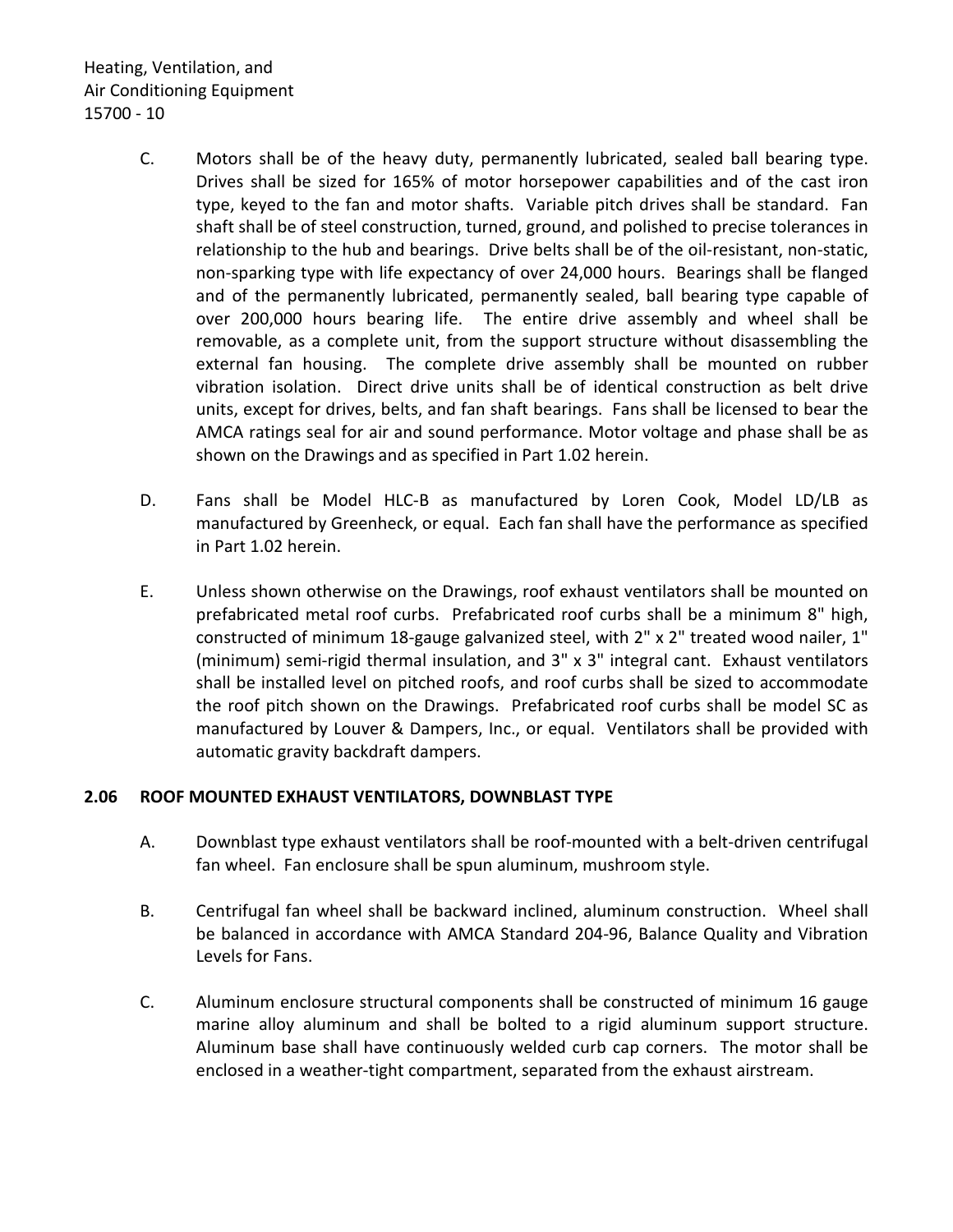- D. Motors shall be of the heavy duty, permanently lubricated, sealed ball bearing type. Drives shall be sized for 150% of motor horsepower capabilities and of cast iron construction. Bearings shall be heavy duty regreasable ball type in a cast-iron pillowblock housing selected for a minimum L50 life in excess of 200,000 hours at maximum cataloged operating speed. The motor, bearings, and drives shall be mounted on a minimum 14-gauge steel power assembly, isolated from the unit structure with rubber vibration isolators. Fan shaft shall be of steel construction, turned, ground, and polished to precise tolerances in relationship to the hub and bearings. Motor voltage and phase shall be as shown on the Drawings and as specified in Part 1.02 herein.
- E. Fans shall be Type ACE as manufactured by Loren Cook Company, Type GB as manufactured by Greenheck, or equal. Each fan shall have the performance as specified in Part 1.02 herein.
- F. Unless shown otherwise on the Drawings, roof exhaust ventilators shall be mounted on prefabricated metal roof curbs. Prefabricated roof curbs shall be a minimum 8" high, constructed of minimum 18-gauge galvanized steel, with 2" x 2" treated wood nailer, 1" (minimum) semi-rigid thermal insulation, and 3" x 3" integral cant. Exhaust ventilators shall be installed level on pitched roofs, and roof curbs shall be sized to accommodate the roof pitch shown on the Drawings. Prefabricated roof curbs shall be model SC as manufactured by Louver & Dampers, Inc., or equal. Ventilators shall be provided with automatic gravity backdraft dampers.

### <span id="page-12-0"></span>**2.07 RESTROOM CEILING EXHAUSTER**

- A. Contractor shall furnish and install restroom exhausters as specified herein and as shown on the Drawings. Exhausters shall be ceiling mount type, direct driven, UL listed, centrifugal exhaust fans.
- B. Fan housing shall be minimum 20 gauge galvanized steel and acoustically insulated. Blower and motor assembly shall be mounted to a minimum 14 gauge reinforcing channel and shall be easily removable from the housing. Motor shall be mounted on rubber vibration isolators. Unit shall be supplied with integral wiring box and receptacle. The outlet duct collar shall include a reinforced aluminum damper with continuous aluminum hinge rod and brass bushings. Inlet shall be provided with an aluminum grill.
- C. Blower wheel shall be centrifugal forward curve type, constructed of galvanized steel. Wheel shall be balanced in accordance with AMCA Standard 204-96.
- D. Motor shall be open drip-proof type with permanently lubricated sealed bearings and built-in thermal overload protection.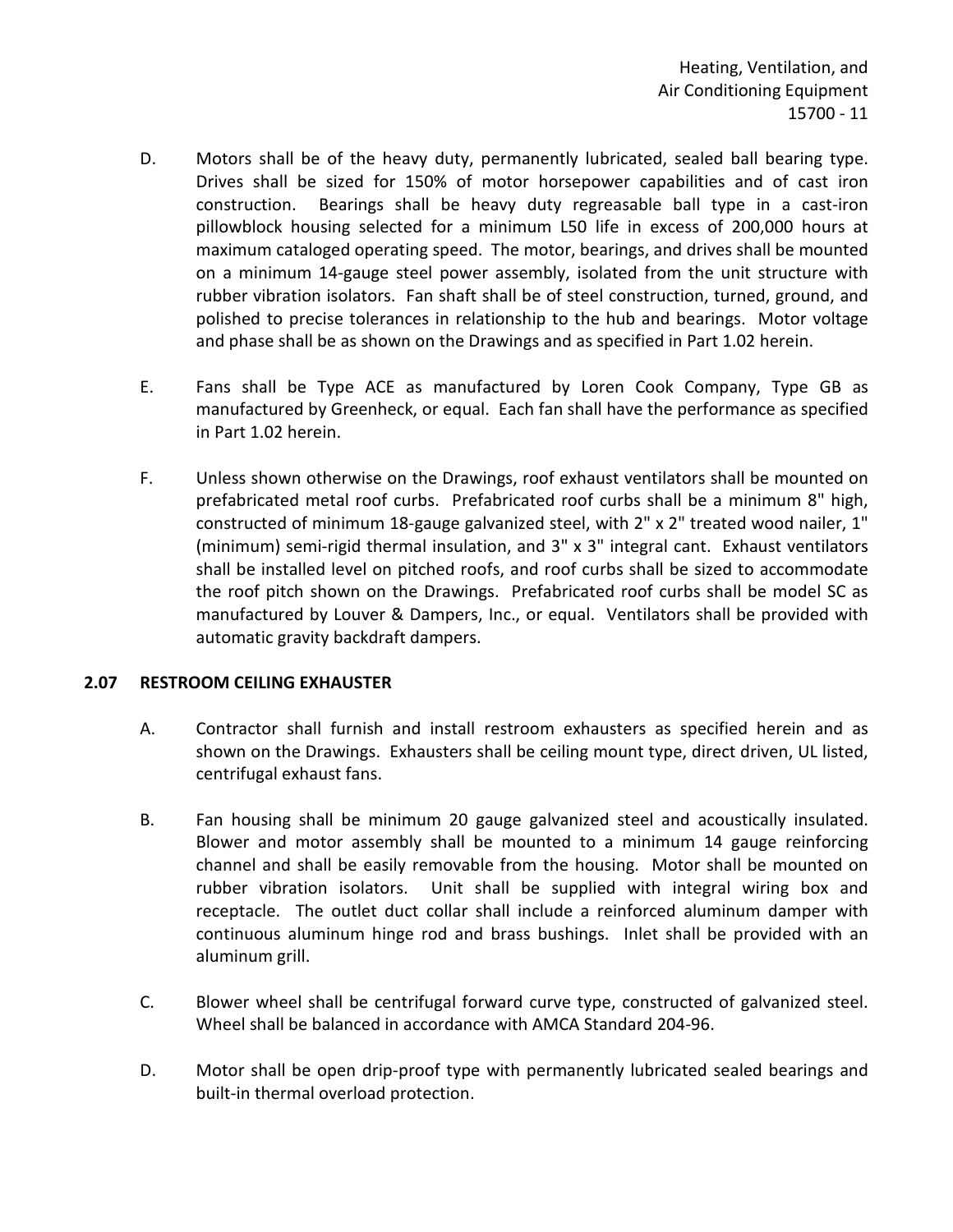- E. Fans shall be Gemini GC type as manufactured by Loren Cook, or equal.
- F. Unless shown otherwise on the Drawings, ceiling exhausters shall be provided with hanging isolator hardware, including all-thread rods, isolator bushings, and appurtenances.

### <span id="page-13-0"></span>**2.08 PAD MOUNTED AIR CONDITIONING UNIT**

- A. A commercial pad mounted packaged air conditioning unit shall be provided for room cooling as shown on the Drawings. Air conditioning unit shall be factory assembled, piped, internally wired, and fully charged. Unit shall be UL listed and carry UL label. Unit shall be factory run tested to check cooling operation, fan and blower rotation, and control sequence. Unit shall be designed for pad mounted installations.
- B. The packaged unit shall be a 1-phase, 230V (or 3-phase, 460V) 60 Hz horizontal airflow model as required per Part 1.02 herein, and shall be rated for a minimum total cooling capacity as specified in Part 1.02, with a minimum Seasonal Energy Efficiency Ratio (SEER) of 13. Packaged unit shall be equipped with the following components: compressor, refrigerant circuit, indoor/outdoor coil and fan, return air filter and frame, and system controls.
- C. All components shall be mounted in a galvanized steel cabinet with a baked-on enamel finish. Access panels, removable top cover, knockouts for utility and control connections, and coil guards shall be a part of the cabinet.
- D. Coils shall be constructed with aluminum fins mechanically bonded to internally grooved copper tubes. Coils shall be provided with a balanced port thermal expansion valve to provide optimal performance over the application range. Coils shall be pressure and leak tested to 450 psig. An epoxy modified, phenolic dip coating shall be provided for enhanced corrosion protection.
- E. The compressor shall be a hermetically sealed, high efficiency compressor with internal pressure relief and internal over-current and over-temperature protection. Motors for indoor air and outdoor fans shall be permanently lubricated and have built-in thermal overload protection. Indoor air fan (blower) shall provide a minimum air flow (cfm) as specified in Part 1.02 herein.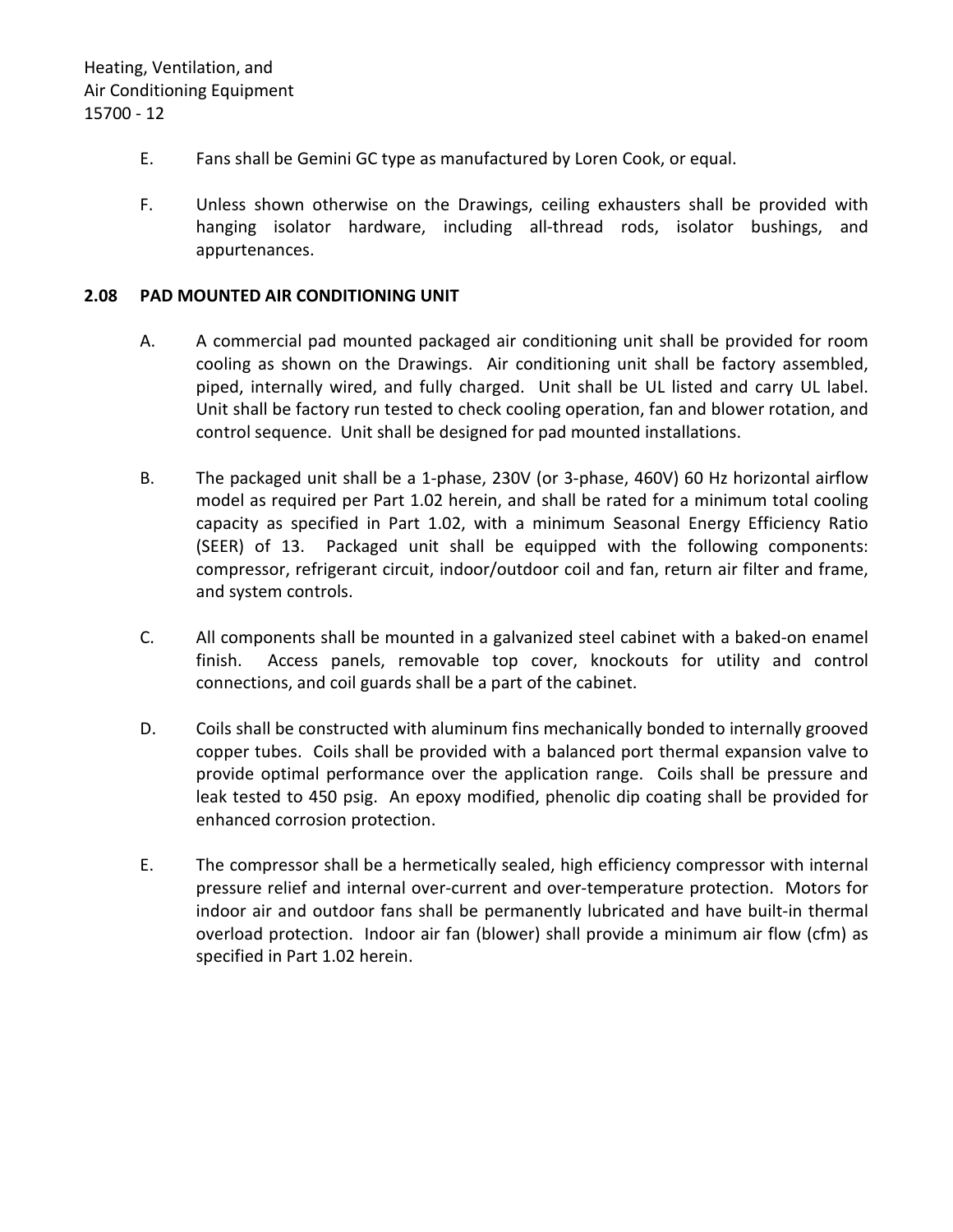Heating, Ventilation, and Air Conditioning Equipment 15700 - 13

- F. The air conditioning unit shall be as manufactured by Trane, or equal. The air conditioning unit shall be provided with the following accessories: internal filter frame and pleated air filter (air filter clean resistance per manufacturer's recommendations), standard indoor thermostat as recommended by manufacturer, and a NEMA 3R, 240V, 1-phase or 480V, 3-phase (per Part 1.02 herein) air conditioning fused disconnect switch with 120V, 1-phase, GFI receptacle. A minimum of three (3) spare air filters shall be furnished for each air conditioner.
- G. The air conditioning unit shall be installed in accordance with the manufacturer's printed installation instructions. Electrical connections to the unit shall be made with flexible liquid-tight conduit and weather-tight fittings. Condensate drain piping shall be copper and be fabricated with a trap and cleanout plug. Disconnect switch shall be mounted on the air conditioning unit. The unit shall be anchored to the concrete support slab with vibration isolation pads and Type 316 stainless steel anchors (size and embedment per air conditioning unit manufacturer).
- H. Contractor shall coordinate selection of packaged unit and accessories with associated supply/return ductwork to provide a complete and operable air conditioning system.

### <span id="page-14-0"></span>**2.09 PAD MOUNTED HEAT PUMP UNIT**

- A. A commercial pad-mounted packaged heat pump unit shall be provided for room cooling/heating as shown on the Drawings, and as specified herein. Heat pump unit shall be factory assembled, piped, internally wired, and fully charged. Unit shall be UL listed and carry UL label. Unit shall be factory run tested to check cooling/heating operation, fan and blower rotation, and control sequence. Unit shall be designed for ground level installation.
- B. The packaged heat pump shall be a 1-phase, 230V (or 3-phase, 460V), 60 Hz horizontal airflow model as required per Part 1.02 herein and shall be rated for a minimum cooling/heating capacity as specified in Part 1.02, with a minimum Seasonal Energy Efficiency Ratio (SEER) of 13. Packaged unit shall be equipped with the following components: compressor, refrigerant circuit, indoor/outdoor coil and fan, return air filter and frame, and system controls.
- C. All components shall be mounted in a galvanized steel cabinet with a baked-on enamel finish. Access panels, removable top cover, knockouts for utility and control connections, and coil guards shall be a part of the cabinet.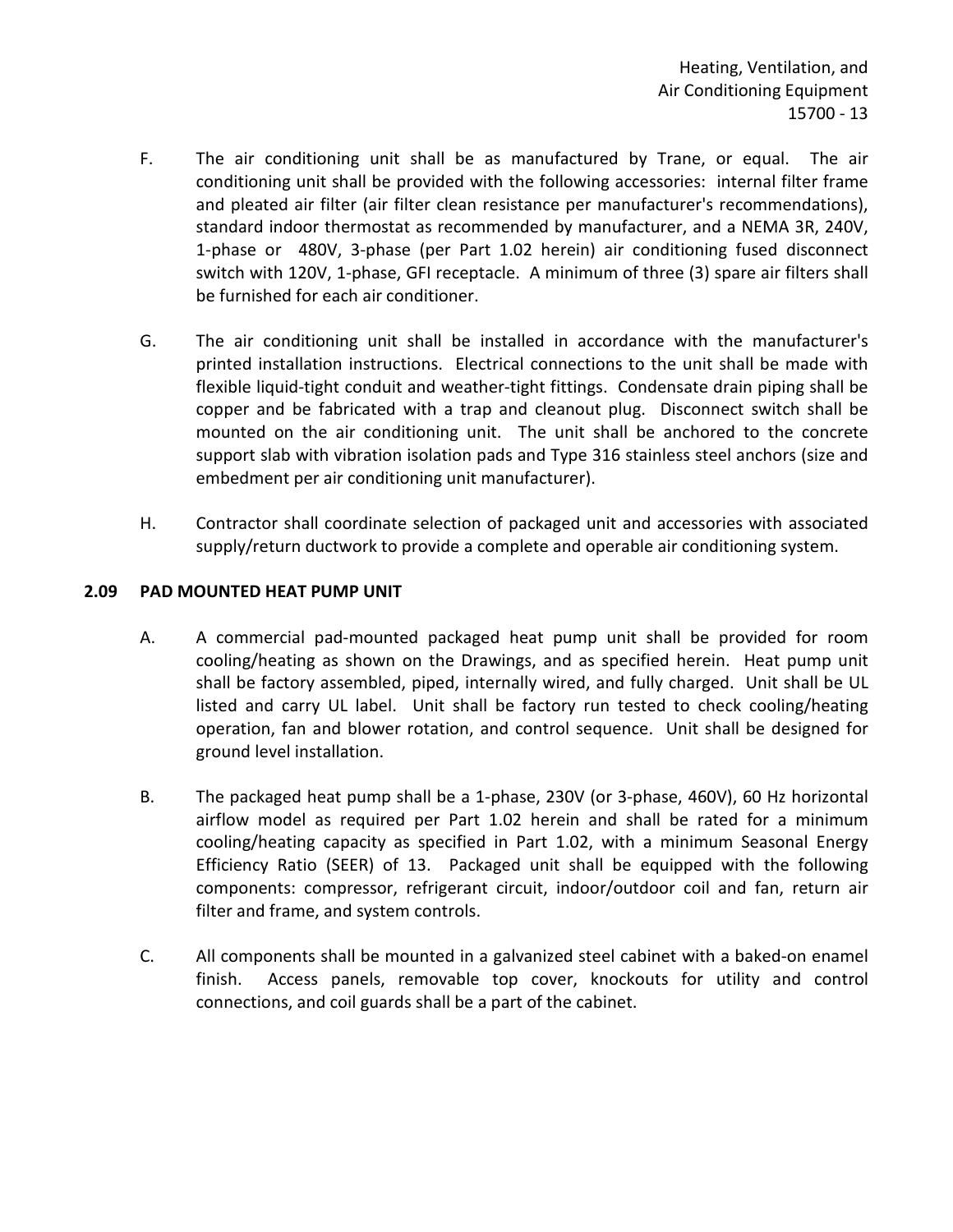- D. Coils shall be constructed with aluminum fins mechanically bonded to internally grooved copper tubes. Coils shall be provided with a balanced port thermal expansion valve to provide optimal performance over the application range. Coils shall be pressure and leak tested to 450 psig. An epoxy modified, phenolic dip coating shall be provided for enhanced corrosion protection.
- E. The compressor shall be a hermetically sealed, high efficiency compressor with internal pressure relief and internal over-current and over-temperature protection. Motors for indoor air and outdoor fans shall be permanently lubricated and have built-in thermal overload protection. Indoor air fan (blower) shall provide a minimum airflow (cfm) as specified in Part 1.02 herein.
- F. The packaged heat pump unit shall be as manufactured by Trane, or equal. The packaged heat pump shall be provided with the following accessories: internal filter frame and pleated air filter (air filter clean resistance per manufacturer's recommendations), rubber vibration isolation pads, standard indoor thermostat, and a NEMA 3R, 240V, 1-phase or 480V, 3-phase, fused disconnect switch with 120V, 1-phase, GFI receptacle. A minimum of three (3) spare air filters shall be furnished.
- G. The packaged heat pump shall be installed in accordance with the manufacturer's printed installation instructions. Electrical connections to the unit shall be made with flexible liquid-tight conduit and weather-tight fittings. Condensate drain piping shall be copper and be fabricated with a trap and cleanout plug. Disconnect switch shall be mounted on the packaged heat pump unit. The heat pump shall be anchored to the concrete support slab with vibration isolation pads and Type 316 stainless steel anchors (size and embedment per heat pump manufacturer).
- H. Contractor shall coordinate selection of packaged unit and accessories with associated supply/return ductwork and structural roof framing and provide a complete and operable heat pump system.
- I. Contractor shall provide volume control dampeners as necessary and also where shown on the Drawings to achieve air flow splits as specified.

# <span id="page-15-0"></span>**2.10 WALL MOUNTED AIR CONDITIONING UNIT**

A. A commercial wall mounted packaged air conditioning unit shall be provided for room cooling as shown on the Drawings. Air conditioning unit shall be factory assembled, piped, internally wired, and fully charged. Unit shall be Intertek ETL listed. Unit shall be factory run tested to check cooling operation, condenser fan and blower rotation, and control sequence. Unit shall be designed for wall mounting installation.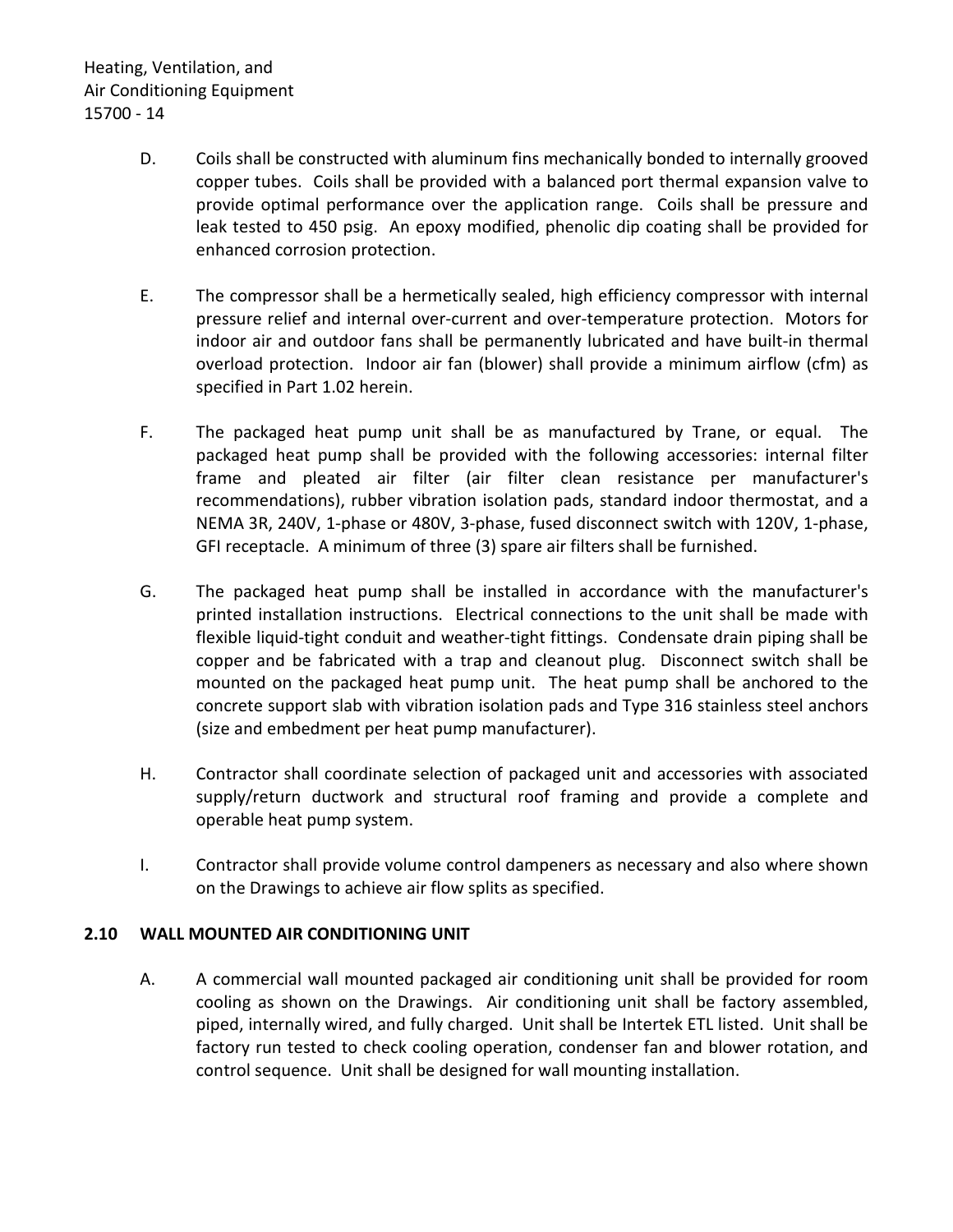- B. The packaged unit shall be a 1-phase, 230V, or 3-phase, 460V, 60 Hz horizontal airflow, through-wall, model and shall be rated for a minimum total cooling capacity as specified in Part 1.02 herein, with a minimum Energy Efficiency Ratio (EER) of 10.0. Packaged unit shall be equipped with the following components: compressor, blower assembly, condenser fan, phenolic epoxy coated condenser coil, phenolic epoxy coated evaporator coil, refrigerant circuit, return air filter and frame, and system controls.
- C. All components shall be mounted in a weather-resistant galvanized steel cabinet (20 gauge minimum thickness) with a baked-on polyester enamel finish. Lower base shall be 16-gauge (minimum) galvanized steel. The cabinet shall be provided with a sloped top and rain flashing. The cabinet shall be provided with full length side mounting brackets that are integral to the cabinet frame. Cooling section shall be fully insulated with minimum 1" thick fiberglass. Access panels, removable top cover, knockouts for utility and control connections, and coil guards shall be a part of the cabinet.
- D. The refrigeration system shall include a high efficiency scroll compressor, mounted on rubber pads. 3-phase compressors shall be provided with protection against phase reversal and phase failure that will prevent the compressor from operating when one of these conditions occurs. The refrigeration circuit shall be provided with factory installed high and low pressure controls and liquid line filter dryer. The refrigeration control shall be a factory installed capillary tube.
- E. The condenser fan, motor, and shroud shall be configured for easy slide-out removal.
- F. The indoor blower motor shall be high efficiency, permanent split capacitor (PSC) type. The blower motor shall be provided with protection against overload. Blower assembly shall include twin wheels with forward curve blades.
- G. The control system shall include a current limiting low-voltage transformer, on and off time delay circuits to prevent rapid compressor short cycling, low pressure bypass to prevent nuisance tripping during low temperature startup, and one (1) alarm output relay.
- H. The electrical control panel shall be configured for right-side or left-side access as specified in Part 1.02, herein.
- I. When specified in Part 1.02 herein, or shown on the Drawings, packaged units shall be provided with factory installed electric resistance heaters (rating as specified). Heater shall include automatic safety limit and thermal cut-off controls. Packaged units with heaters shall be provided with a factory installed circuit breaker (230 VAC models) or rotary disconnect (460 VAC models). Circuit breakers and rotary disconnects shall be provided with a lockable, hinged access covers.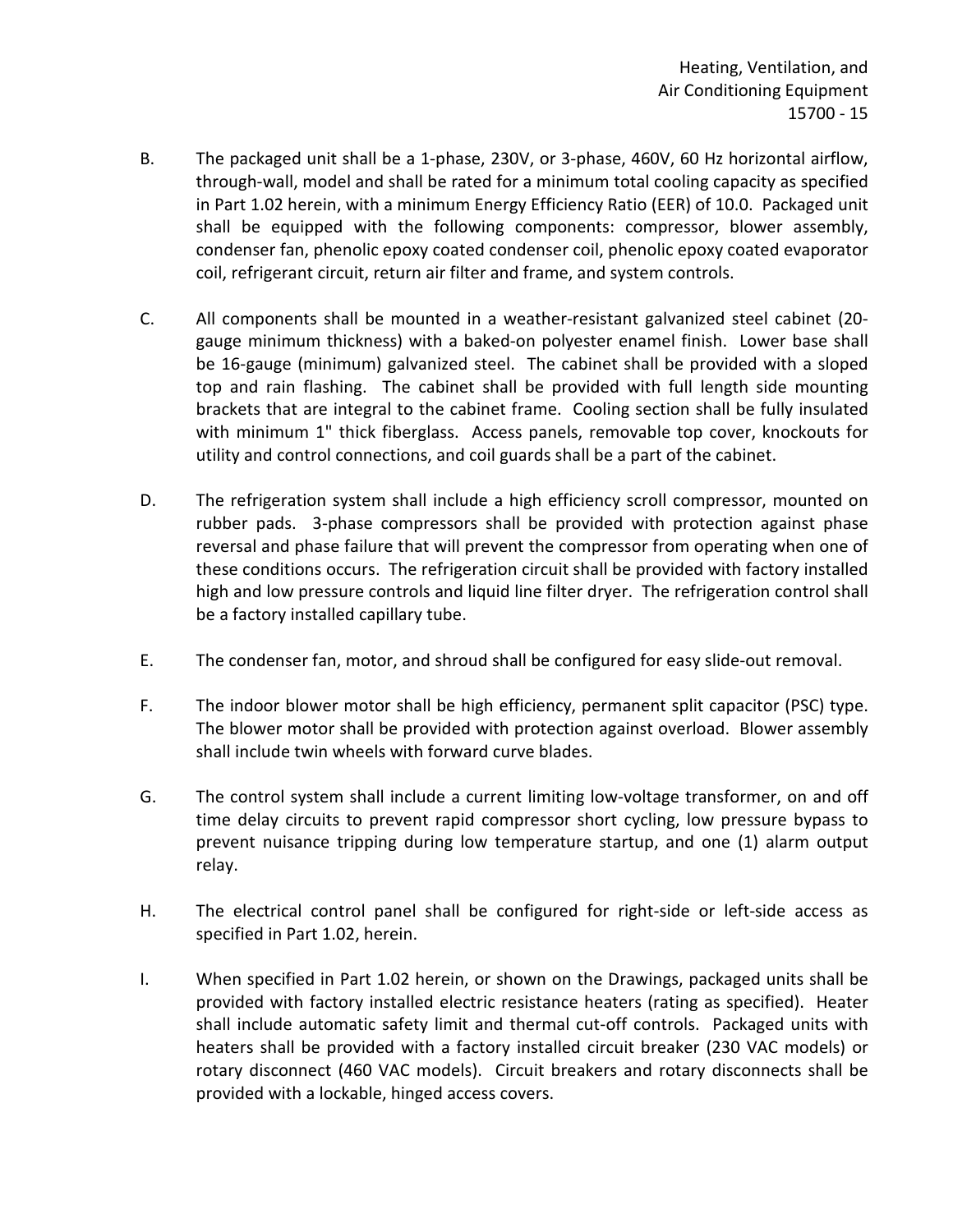- J. When specified in Part 1.02 herein, or shown on the Drawings, packaged units shall be provided with options and accessories, including barometric fresh air dampener, motorized fresh air dampener, commercial room ventilator, economizer, or energy recovery ventilator.
- K. The air conditioning unit shall be provided with a NEMA 3R, 240V, 1-phase or 480V, 3 phase, fused disconnect switch with 120V, 1-phase, GFI receptacle.
- L. The air conditioning unit shall be installed in accordance with the manufacturer's printed installation instructions. The packaged unit shall be wall mounted with Type 316 stainless steel anchors bolts (size and embedment per packaged unit manufacturer).
- M. Electrical connections to the unit shall be made with flexible liquid-tight conduit and weather-tight fittings. Disconnect switch shall be mounted on air conditioning unit or alternately mounted on adjacent building wall.
- N. Contractor shall coordinate selection of packaged unit and accessories with associated supply/return ductwork to provide a complete and operable air conditioning system.
- O. The packaged unit shall be provided with a 5 year parts warranty.
- P. The wall mounted packaged air conditioning unit shall be Series WAA (right-side control panel) or WLA (left-side control panel) as manufactured by Bard, or equal.

# <span id="page-17-0"></span>**2.11 EVAPORATIVE COOLER**

- A. A commercial self-contained horizontal discharge, single housing, direct evaporative cooler, including fan section, media, water delivery system, and necessary appurtenances shall be provided for room cooling as shown on the Drawings, and as specified herein.
- B. The direct evaporative cooler shall be the wet pad, recirculating type suitable for connection to duct system or for through wall installation.
- C. Evaporative coolers and accessories shall be designed to operate continuously. Each complete unit shall be AMCA certified in conformance with AMCA Standard 210. Certified performance data for all evaporative coolers shall be obtained from tests made in AMCA-approved laboratories.
- D. Outside air shall be drawn through the wet evaporative cooler with the air handling unit supply fan. The cooler shall be located within the air handling unit downstream of an intake filter and a heating coil and upstream of the supply fan. A pump shall circulate water through the cooler.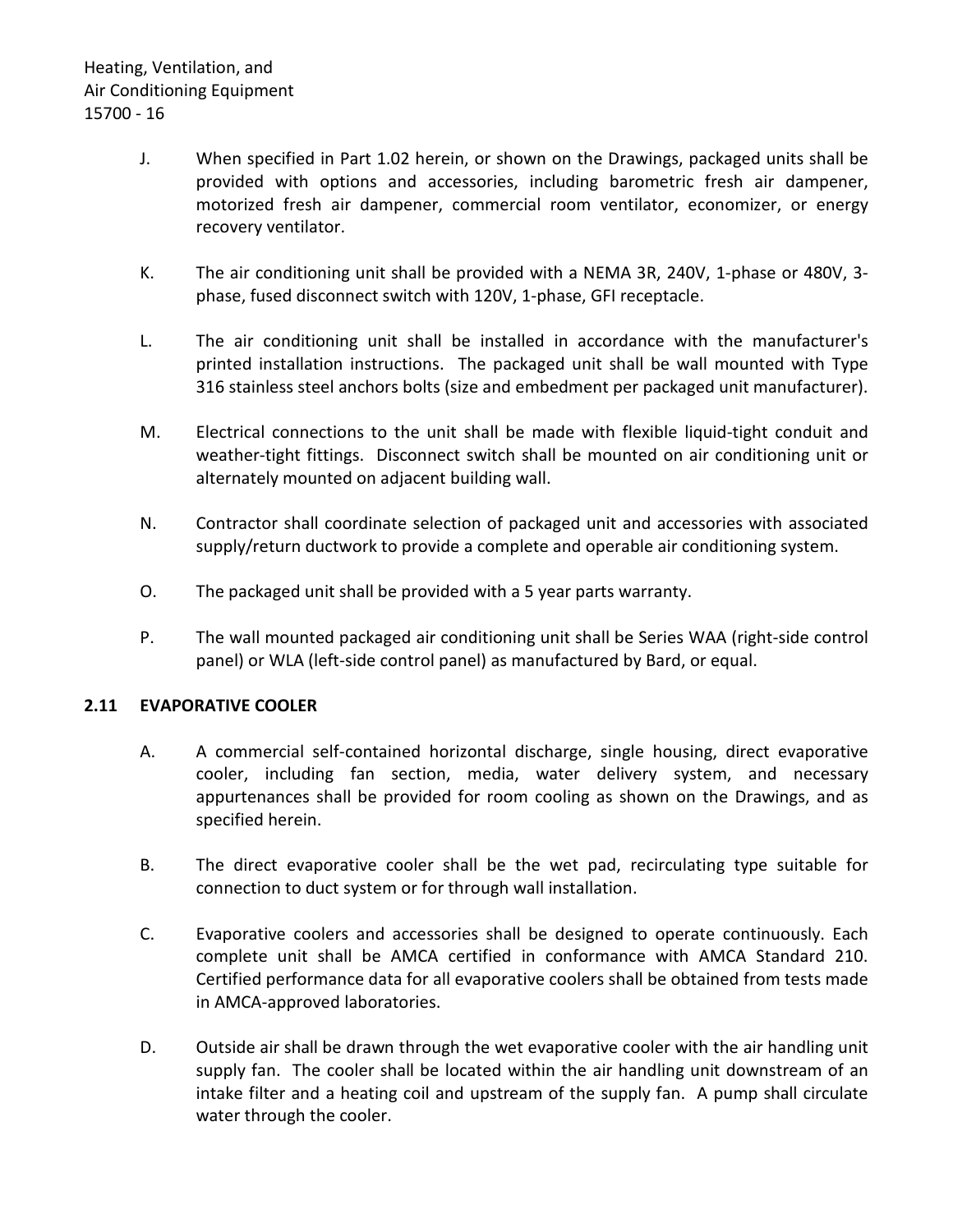- E. The packaged unit shall be 1 phase, 230V (or 3 phase, 460V) 60 Hz, horizontal air flow model as required per Part 1.02 herein, and shall be rated for minimum air flow, static pressure, media face velocity and media evaporation efficiency.
- F. Housing for the entire unit shall be constructed of Type 316 stainless steel in one piece with steel support frame and lifting lugs. Hinged access panels shall allow for access and removal of all internal components from a single side. Casing shall be insulated with 1 inch of 1-1/2-pound per cubic foot density neoprene coated NFPA-90 approved acoustical fiberglass insulation.
- G. The fan section shall have a horizontal discharge with a flange or other provision to connect sheet metal ductwork as shown on the Drawings. The fan shall be centrifugal type with lubricable bearings on each end. Fan motor shall be totally enclosed fan cooled type and shall be sized to be non-overloading on all parts of the fan curve. Fan shall be belt-driven with adjustable sheave on the motor. Manufacturer's standard vibration isolators shall be provided under the fan and motor, and neoprene flex connectors shall be provided between the fan discharge and the cabinet.
- H. The wet section of the evaporative cooler shall be welded or mechanically attached to the fan section and shall be supported across its entire width by same support frame. Internal components of the wet section shall include the cooling media, water delivery system, internal plumbing, make-up water valve, overflow, and drain fittings.
- I. The sump shall be stainless steel, leak-proof with welded corners and joints. A media support channel shall extend across the full width of the media and provide for water to flow from the media into the sump. Sump shall be provided with stainless steel couplers for connecting make-up water, overflow, and drain.
- J. An air bypass inhibitor plate shall be provided between the media and the sump to prevent any untreated air flow under the media.
- K. The water distribution system shall include a recirculating pump with mechanical float valve assembly to maintain water level in the sump. An adjustable bleed-off system with metering valve and all required piping and valves shall be provided. The internal plumbing shall include a PVC Schedule 80 header pipe with drilled orifice holes to spray water upward to a stainless steel splash plate that evenly distributes the water over the cooling media. A PVC union shall be provided in the riser pipe below the header to facilitate removal of the header pipe.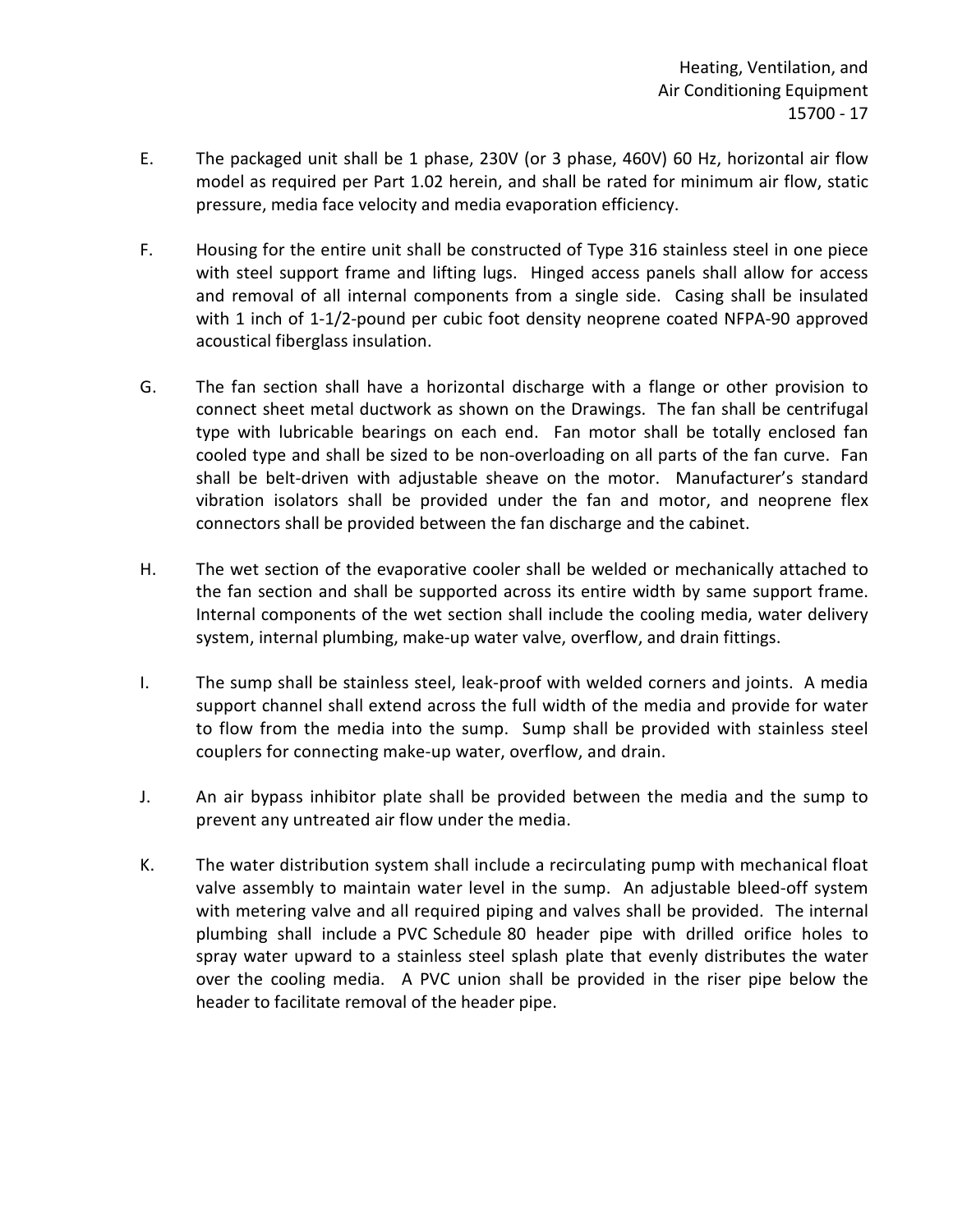- L. Cooling media shall be rigid, 12-inch deep modules of cellulose evaporation material. Modules shall have at least 120 square feet of evaporative surface area per cubic foot of media. Media shall develop a saturation efficiency of not less than 90 percent and a maximum air pressure drop of 0.315 inches water column at 500 feet per minute face velocity.
- M. Power to the packaged unit shall be through a single feed and a fused disconnect located on the housing, and a starter and separate relay to control water distribution. Hand-Off-Auto switch and pilot lights shall also be mounted on the housing in a NEMA 3R enclosure.
- N. The evaporative cooler shall be controlled by the room air handling unit thermostat. On a high temperature signal from the thermostat, the unit's automatic fill and drain kit shall fill the sump tank and begin the spraying and evaporation. When room temperature drops to the low set point on the thermostat, the unit's automatic fill and drain kit shall drain the sump tank allowing the evaporative media to dry. The automatic fill and drain kit shall consist of two solenoid valves, fill and drain switch, time clock, and freeze stat.
- O. Evaporated cooler shall be manufactured by Premier Industries, Bessamaire, or equal.

# <span id="page-19-0"></span>**2.12 SPLIT-DUCTLESS AIR CONDITIONING SYSTEM**

- A. A split-ductless air conditioning system shall be provided for room cooling as shown on the Drawings. Air conditioning system components shall be factory assembled, piped, internally wired, and fully charged. The air conditioning system shall be Intertek ETL listed. The air conditioning system shall be factory run tested to check cooling operation, operation of internal components, and control sequence.
- B. The air conditioning system shall be a 1 phase, 230 volt, 60 Hz system and shall be rated for a minimum total cooling capacity as specified in Part 1.02, herein. The air conditioning system shall be provided with a single indoor unit or multiple indoor units as specified in Part 1.02, herein, or as shown on the Drawings. When specified herein or shown on the Drawings, the air conditioning system shall be provided with a heat pump system (each indoor unit) rated for a minimum total heating capacity as specified in Part 1.02, herein.
- C. The air conditioning system shall have a minimum Seasonal Energy Efficiency Ratio (SEER) of 14.0.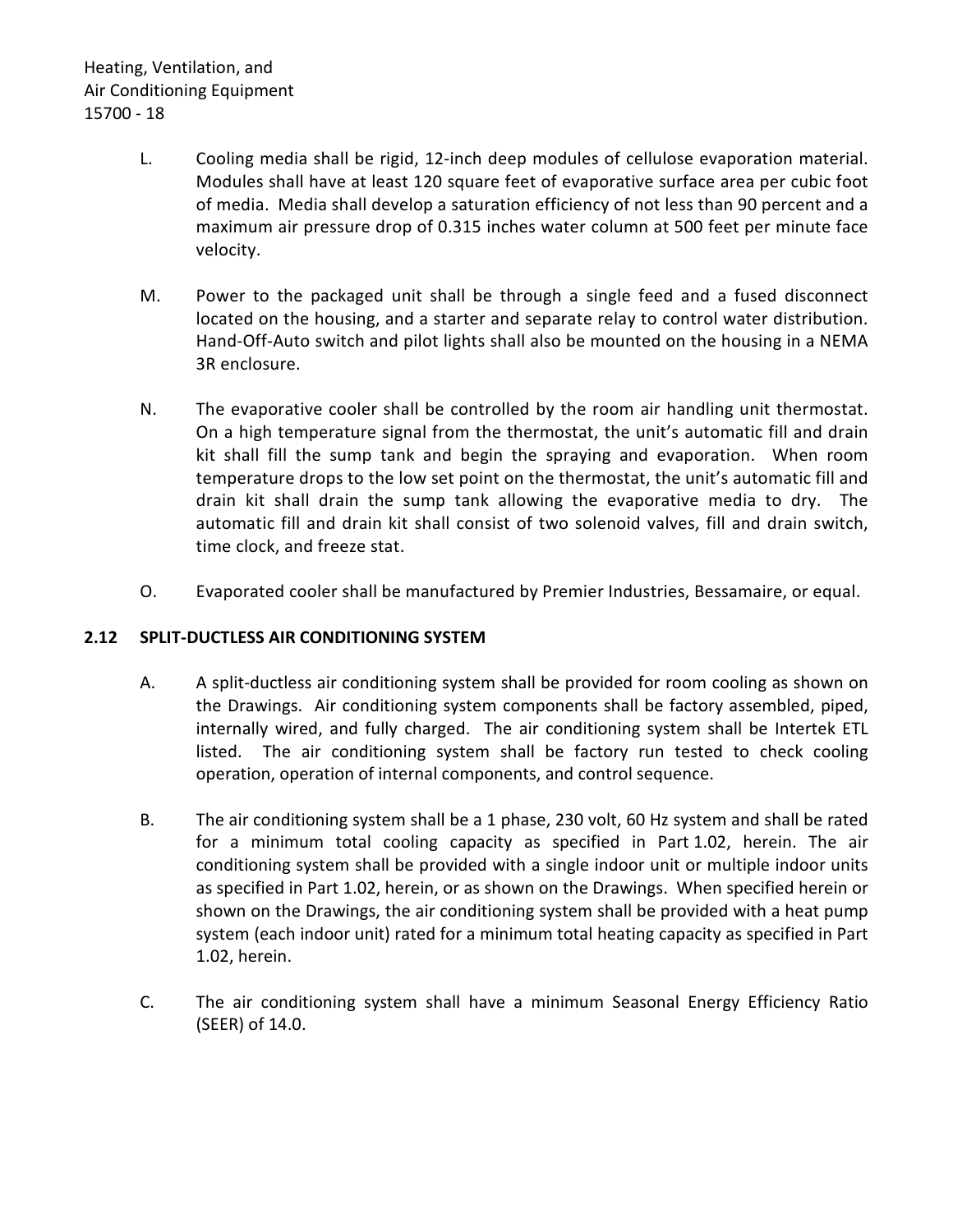D. The air conditioning system shall be equipped with the following components: floor mounted outdoor unit, wall mounted or ceiling suspended indoor unit(s), refrigerant piping between the indoor and outdoor unit(s), control wiring between the indoor and outdoor unit(s), condensate drain piping for indoor unit(s) to outside of building, and wired wall mounted controller(s).

## E. Outdoor Unit

- 1. The outdoor unit shall include a direct drive propeller fan(s), fan motor (one (1) motor per fan), factory pressure tested heat exchanger (condenser) coil, compressor, refrigerant accumulator on the suction side of the compressor, control circuit board, wiring, and piping. Air shall discharge horizontally form the outdoor unit.
- 2. The coil shall be constructed with lanced or corrugated aluminum plate fins attached to copper tubing.
- 3. The fan shall be provided with permanently lubricated shaft bearings.
- 4. Refrigerant flow between the outdoor unit and indoor unit shall be regulated by an electronically controlled expansion valve. One (1) valve shall be provided for each indoor unit. Branch box(es) shall be provided as required by the manufacturer for housing the expansion valve(s) external to the outdoor unit.
- 5. The compressor shall be hermetically sealed, inverter driven, variable speed, and dual rotary type. The compressor shall be provided with internal thermal overload protection and mounted on vibration isolation pads.
- 6. The outdoor unit shall be capable of monitoring ambient temperature, condenser coil temperature, and refrigerant discharge temperature.
- 7. The outdoor unit enclosure shall be a weather-resistant bonderized galvanized steel cabinet with an electrostatically applied, thermally fused polyester coating. All assembly hardware shall be weather-resistant and enclosure shall be provided with integral mounting feet.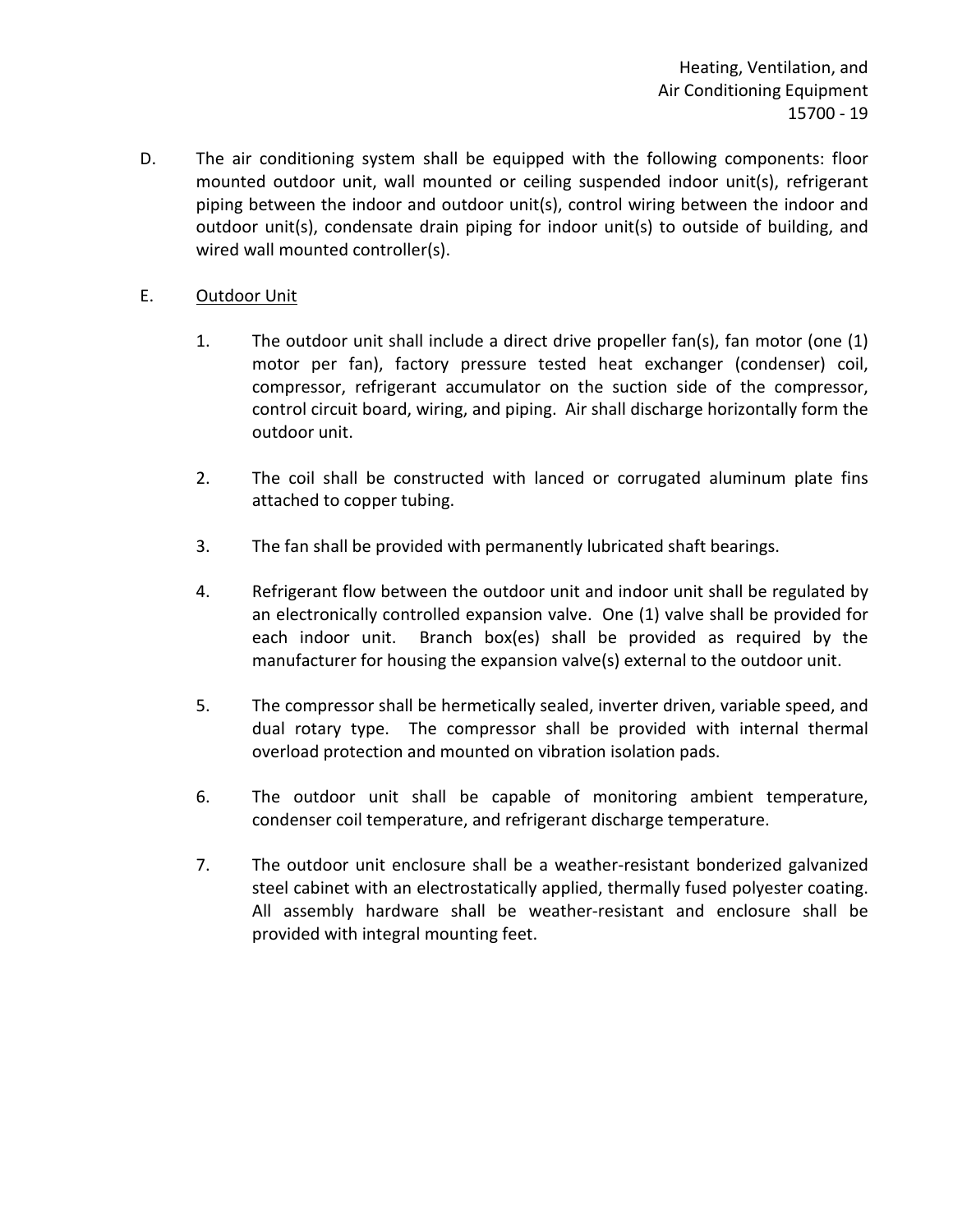# F. Indoor Unit(s)

- 1. Each indoor unit shall include a line-flow or double inlet forward curve radial fan(s) direct driven by a single fan motor, factory pressure tested heat exchanger (evaporator) coil, easily removable return air filter, corrosion resistant condensate drain pan, control circuit board, wiring, and piping housed in a high strength molded plastic or corrosion resistant coated metallic enclosure. Air shall discharge horizontally from the indoor unit(s).
- 2. The coil shall be constructed with smooth aluminum plate fins attached to copper tubing.
- 3. The fan(s) shall be statically and dynamically balanced and provided with a permanently lubricated shaft bearing. The fan(s) shall be capable of operating at a minimum of three (3) selectable fixed speeds or operating in automatic (automatically vary speed).
- 4. Each indoor unit shall include motorized, multi-position horizontal louvers to adjust air flow up and down, and manually or motorized adjustable vertical vanes to adjust air flow left and right.
- 5. Each indoor unit shall have a self-diagnostic function, time delay start function, and auto restart function after power interruption. Each indoor unit shall be capable of monitoring indoor room temperature and evaporator coil temperature.
- 6. Each indoor unit shall be purged with dry air in the factory prior to shipment.
- 7. Each indoor unit shall be powered directly from the outdoor unit.
- G. Contractor shall coordinate selection of indoor unit(s) and outdoor unit to provide a complete and operable air conditioning system.
- H. Contractor shall install all interconnection control and power wiring between the indoor and outdoor units (and branch boxes if applicable) as required to provide a complete functioning air conditioning system. The control wiring shall be provided by the manufacturer of the air conditioning system to ensure unit compatibility.
- I. Contractor shall install all interconnection refrigerant piping between the indoor and outdoor units as required to provide a complete functioning air conditioning system. The refrigerant piping shall be annealed, refrigeration grade, seamless, copper tubing, AC/R type, meeting the requirements of ASTM B280. The refrigeration piping shall be provided with insulation meeting the requirements of Part 2.03E, herein.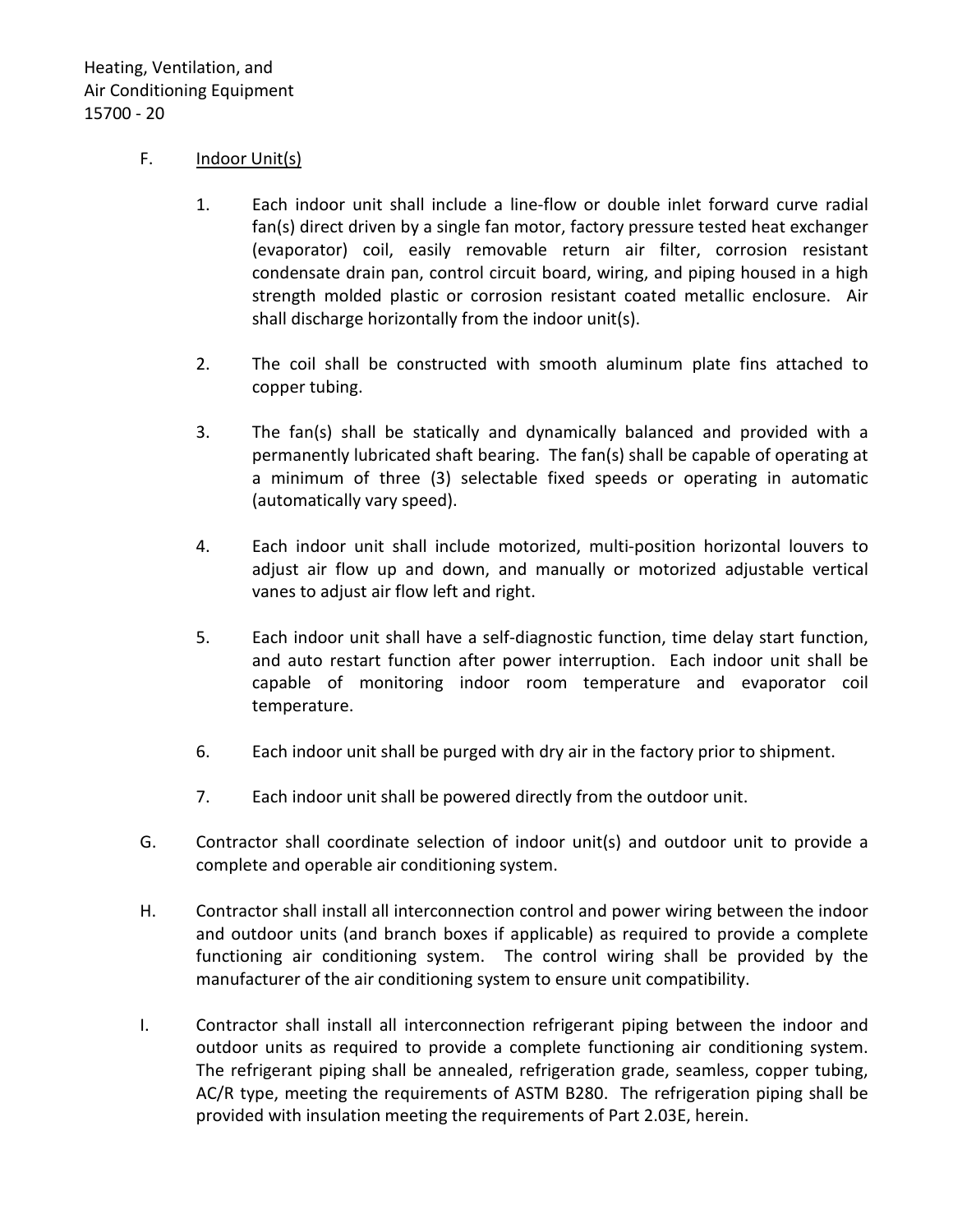- J. Contractor shall install 3/4 inch diameter condensate drain lines from indoor unit(s) to the exterior of building. Unless specified otherwise, condensate drain lines shall be constructed of Schedule 40 PVC. Condensate drain lines shall be installed with 2% minimum slope towards drain point and said points shall be located 6 inches above the outdoor finished grade. Condensate drain lines shall be supported by strut channel type pipe supports.
- K. The indoor and outdoor units shall be installed in accordance with the manufacturer's printed installation instructions. All mounting hardware shall be Type 316 stainless steel. Size and embedment of anchor bolts for outdoor units and wall mounted indoor units shall be determined by the manufacturer.
- L. Where interconnection control and power wiring, interconnection refrigerant piping, and condensate drain piping penetrate building walls, Contractor shall provide rubber sleeves through wall penetrations and seal said penetrations with silicone sealant after installation of wiring and piping. Contractor shall provide Diversitech PVC split channel type ducts, or approved equal.
- M. The air conditioning system shall be provided with a NEMA 3R, 240V, 1-phase fused disconnect switch with 120V, 1-phase GFI receptacle mounted adjacent to the outdoor unit.
- N. The air conditioning system shall be provided with a 5 year parts and defects warranty and the compressor shall have a 7 year warranty.
- O. Split-ductless air conditioning system shall be M-Series or P-Series as manufactured by Mitsubishi Electric, or equal.

# <span id="page-22-0"></span>**PART 3 - EXECUTION**

### <span id="page-22-1"></span>**3.01 GENERAL**

A. Contractor shall examine all equipment and material upon arrival at jobsite and determine that it is as specified and approved, and that it is new and in undamaged condition. Contractor shall verify openings (existing and/or new) in structures and ducts are of suitable size for equipment delivered. Contractor shall install all equipment, ductwork, fittings, and appurtenances in strict accordance with manufacturer's printed instructions and approved shop drawings.